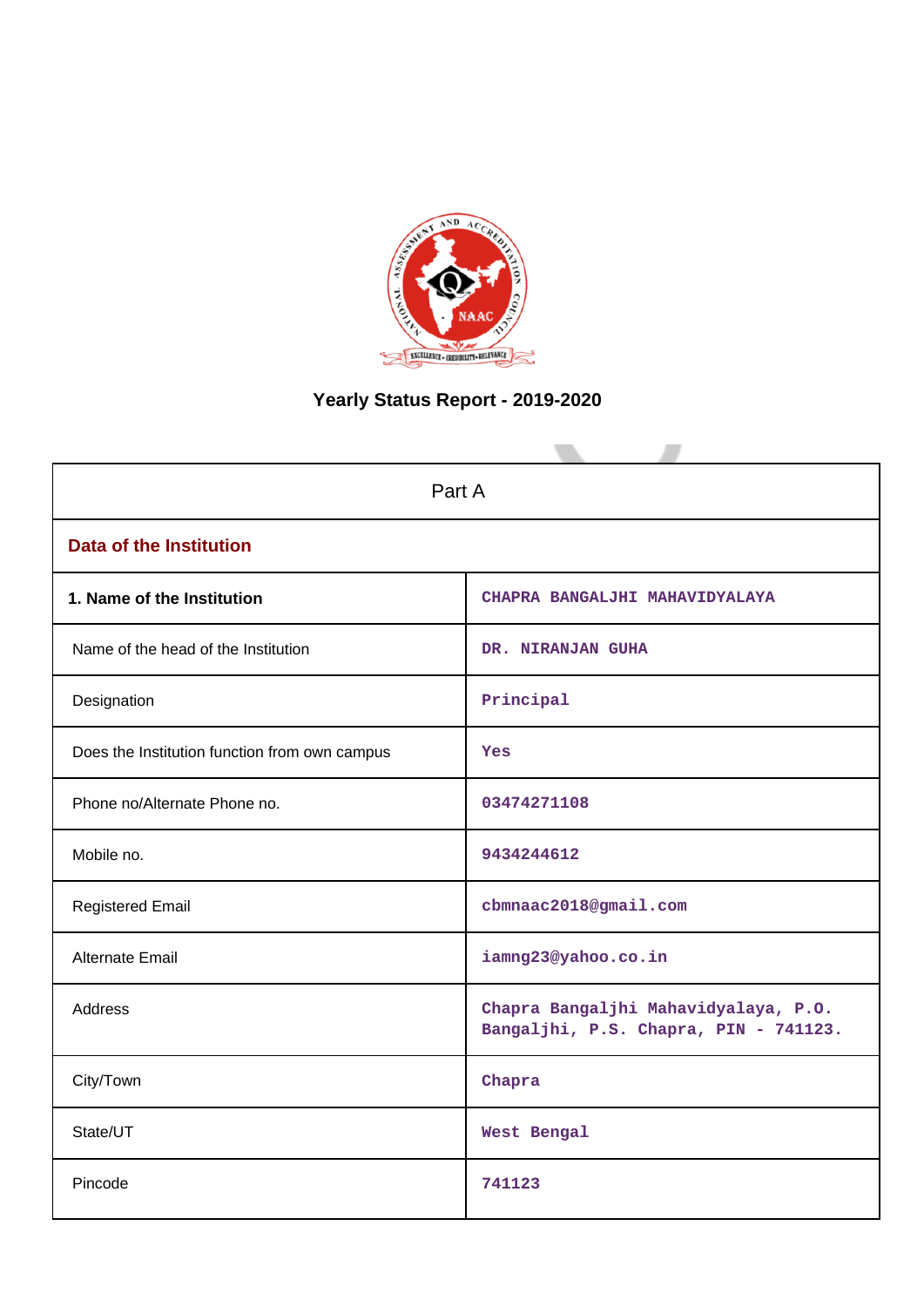| 2. Institutional Status                                  |                                                                           |             |                                     |                                                          |                   |  |  |  |
|----------------------------------------------------------|---------------------------------------------------------------------------|-------------|-------------------------------------|----------------------------------------------------------|-------------------|--|--|--|
| Affiliated / Constituent                                 |                                                                           |             | Affiliated                          |                                                          |                   |  |  |  |
| Type of Institution                                      |                                                                           |             | Co-education                        |                                                          |                   |  |  |  |
| Location                                                 |                                                                           |             | Rural                               |                                                          |                   |  |  |  |
| <b>Financial Status</b>                                  |                                                                           |             | state                               |                                                          |                   |  |  |  |
|                                                          | Name of the IQAC co-ordinator/Director                                    |             | Mrs. Gargi Sengupta                 |                                                          |                   |  |  |  |
| Phone no/Alternate Phone no.                             |                                                                           |             | 03474271108                         |                                                          |                   |  |  |  |
| Mobile no.                                               |                                                                           |             | 7797598879                          |                                                          |                   |  |  |  |
| <b>Registered Email</b>                                  |                                                                           |             |                                     | gargisengupta.cbm@gmail.com                              |                   |  |  |  |
| Alternate Email                                          |                                                                           |             | cbmnaac2018@gmail.com               |                                                          |                   |  |  |  |
|                                                          | 3. Website Address                                                        |             |                                     |                                                          |                   |  |  |  |
|                                                          | Web-link of the AQAR: (Previous Academic Year)                            |             | http://www.cbmahavidyalaya.ac.in    |                                                          |                   |  |  |  |
| 4. Whether Academic Calendar prepared during<br>the year |                                                                           |             | Yes                                 |                                                          |                   |  |  |  |
| Weblink:                                                 | if yes, whether it is uploaded in the institutional website:              |             | http://www.cbmahavidyalaya.ac.in    |                                                          |                   |  |  |  |
| <b>5. Accrediation Details</b>                           |                                                                           |             |                                     |                                                          |                   |  |  |  |
| Cycle                                                    | Grade                                                                     | <b>CGPA</b> | Year of                             | Validity                                                 |                   |  |  |  |
|                                                          |                                                                           |             | Accrediation                        | Period From                                              | Period To         |  |  |  |
| $\mathbf{1}$                                             | $\mathbf C$                                                               | 1.71        | 2020                                | $08 - Jan - 2020$                                        | $07 - Jan - 2025$ |  |  |  |
| 6. Date of Establishment of IQAC                         |                                                                           |             | 25-Sep-2014                         |                                                          |                   |  |  |  |
| 7. Internal Quality Assurance System                     |                                                                           |             |                                     |                                                          |                   |  |  |  |
|                                                          | Quality initiatives by IQAC during the year for promoting quality culture |             |                                     |                                                          |                   |  |  |  |
|                                                          | Item /Title of the quality initiative by<br><b>IQAC</b>                   |             |                                     | Date & Duration<br>Number of participants/ beneficiaries |                   |  |  |  |
| One day Workshop on<br>orientation on KOHA               |                                                                           |             | 80<br>$05 - \text{Mar} - 2020$<br>1 |                                                          |                   |  |  |  |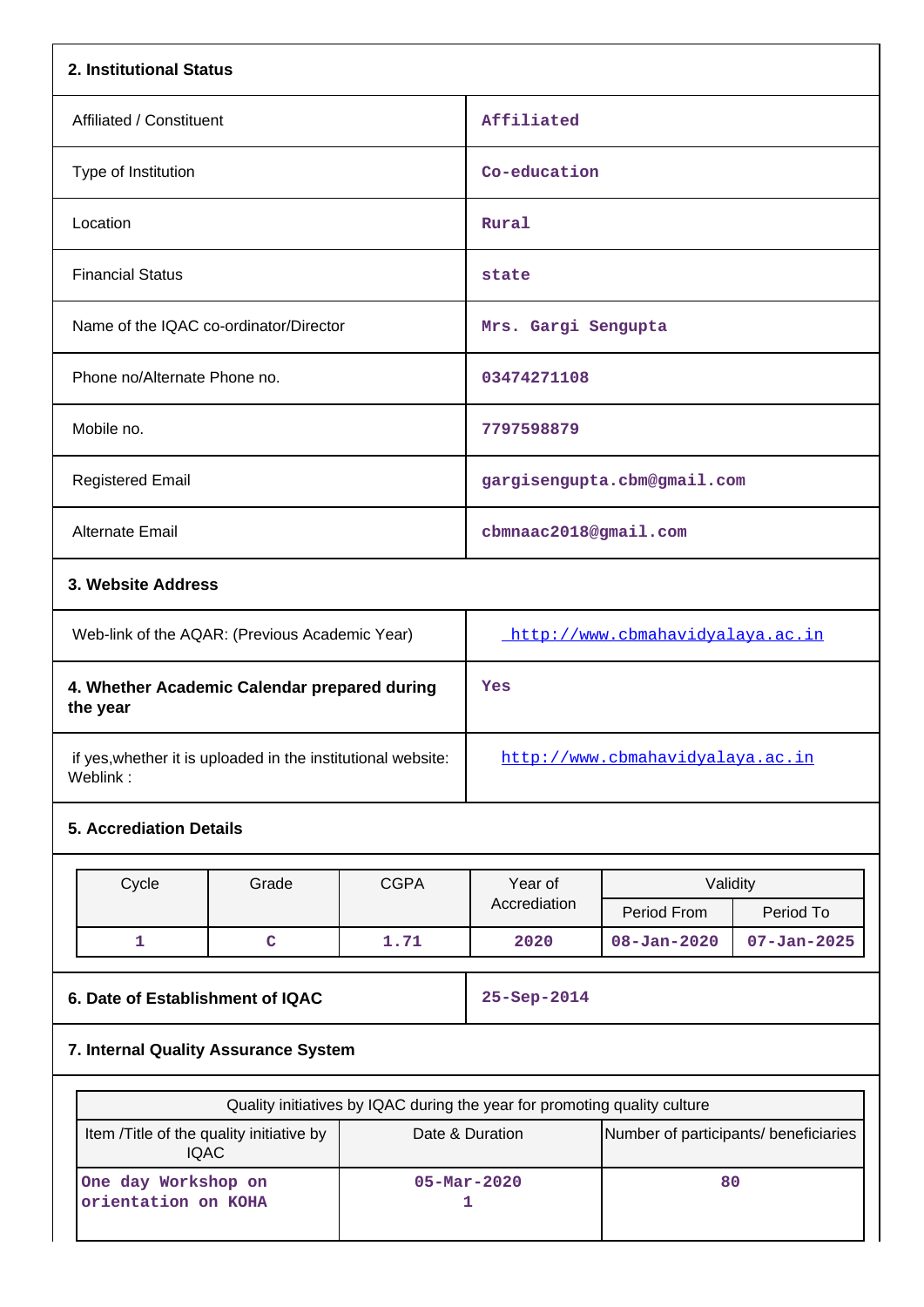| One Day Seminar on Career<br>Counseling | $04 - \text{Feb} - 2020$ | 150 |  |  |  |  |
|-----------------------------------------|--------------------------|-----|--|--|--|--|
| View File                               |                          |     |  |  |  |  |

|                                                                                                                    | 8. Provide the list of funds by Central/ State Government- UGC/CSIR/DST/DBT/ICMR/TEQIP/World<br>Bank/CPE of UGC etc. |        |                       |                                      |                                |        |  |  |  |
|--------------------------------------------------------------------------------------------------------------------|----------------------------------------------------------------------------------------------------------------------|--------|-----------------------|--------------------------------------|--------------------------------|--------|--|--|--|
|                                                                                                                    | Institution/Departmen<br>t/Faculty                                                                                   | Scheme |                       | <b>Funding Agency</b>                | Year of award with<br>duration | Amount |  |  |  |
|                                                                                                                    | Nil                                                                                                                  | Nil    |                       | <b>Nil</b><br>2020<br>0 <sup>0</sup> |                                | 0      |  |  |  |
|                                                                                                                    |                                                                                                                      |        |                       | View File                            |                                |        |  |  |  |
| 9. Whether composition of IQAC as per latest<br><b>NAAC</b> guidelines:                                            |                                                                                                                      |        |                       | No                                   |                                |        |  |  |  |
| Upload latest notification of formation of IQAC                                                                    |                                                                                                                      |        | No Files Uploaded !!! |                                      |                                |        |  |  |  |
| 10. Number of IQAC meetings held during the<br>year :                                                              |                                                                                                                      |        | 6                     |                                      |                                |        |  |  |  |
| The minutes of IQAC meeting and compliances to the<br>decisions have been uploaded on the institutional<br>website |                                                                                                                      |        |                       | Yes                                  |                                |        |  |  |  |
| Upload the minutes of meeting and action taken report                                                              |                                                                                                                      |        | View File             |                                      |                                |        |  |  |  |
| 11. Whether IQAC received funding from any of<br>the funding agency to support its activities<br>during the year?  |                                                                                                                      |        | <b>No</b>             |                                      |                                |        |  |  |  |

## **12. Significant contributions made by IQAC during the current year(maximum five bullets)**

**• Some quality initiatives for the betterment of college neighboring areas • Formation of some important cells such as e Grievance Redressal Cell, Gender Sensitization Cell, Internal Complaint Cell etc. • Programmes such as Gandhi Birthday, Career Counseling, Women's Day and International Mother Language Day etc. have been organized with the support of IQAC. • 'Entry inservice link' and 'ENVS Portal' have been added in the College website for preparation of competitive examinations for the students.**

## [View File](https://assessmentonline.naac.gov.in/public/Postacc/Contribution/19199_Contribution.xlsx)

**13. Plan of action chalked out by the IQAC in the beginning of the academic year towards Quality Enhancement and outcome achieved by the end of the academic year**

| Plan of Action                 | Achivements/Outcomes                   |  |  |  |  |
|--------------------------------|----------------------------------------|--|--|--|--|
| 1. Solar Energy and rain water | The IQAC has appealed to the Governing |  |  |  |  |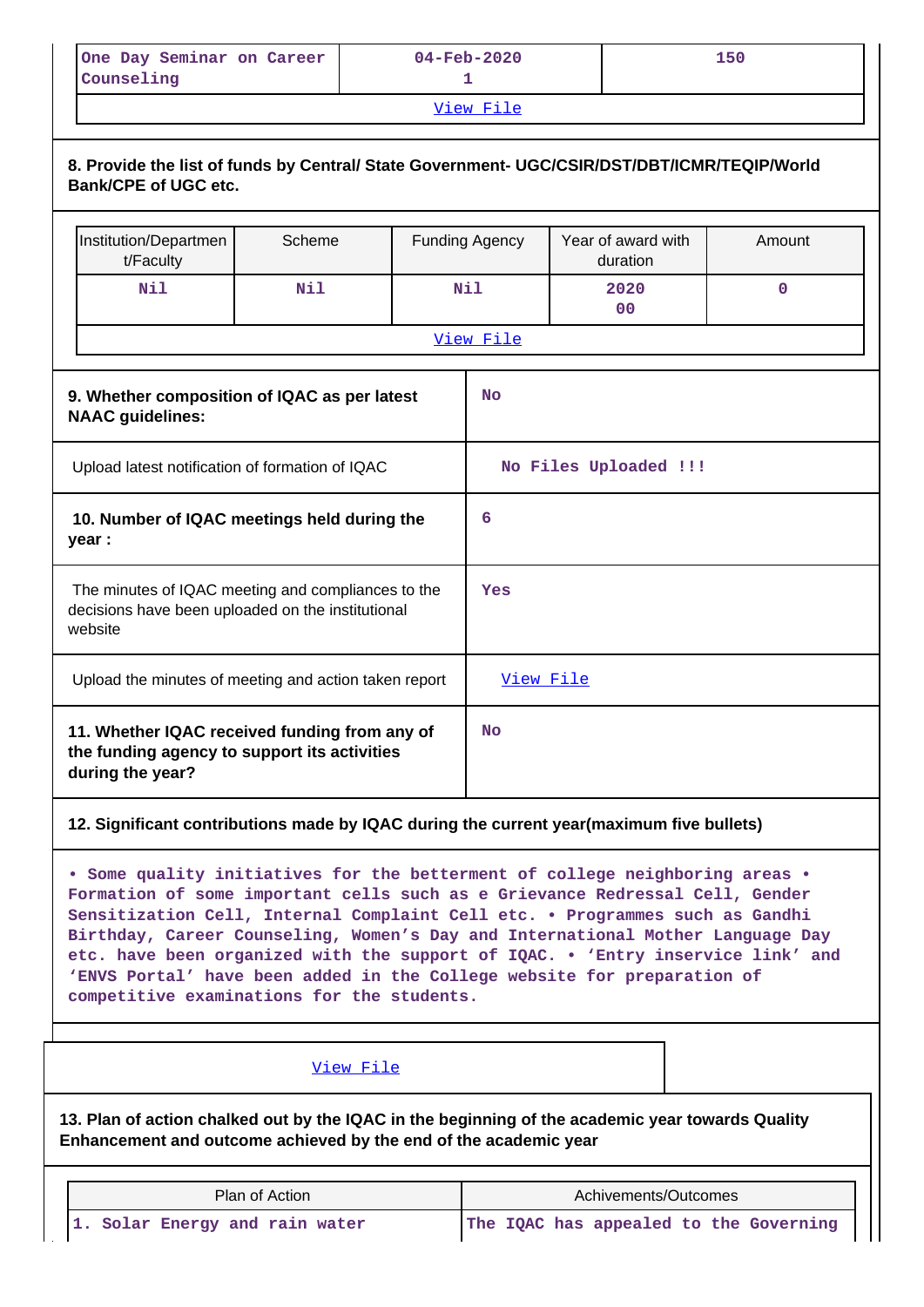| harvesting 2. Water and waste        | Body through Principal to take      |
|--------------------------------------|-------------------------------------|
| managements 3. AddOn courses 4. One  | initiatives to turn those plan into |
| computer lab for students 5. Opening | actions.                            |
| science stream                       |                                     |

|                                                                                                                      | View File         |
|----------------------------------------------------------------------------------------------------------------------|-------------------|
| 14. Whether AQAR was placed before statutory<br>body?                                                                | <b>No</b>         |
| 15. Whether NAAC/or any other accredited<br>body(s) visited IQAC or interacted with it to<br>assess the functioning? | Yes               |
| Date of Visit                                                                                                        | $05 - Dec - 2019$ |
| 16. Whether institutional data submitted to<br>AISHE:                                                                | Yes               |
| Year of Submission                                                                                                   | 2020              |
| Date of Submission                                                                                                   | 11-Feb-2020       |
| 17. Does the Institution have Management<br><b>Information System?</b>                                               | <b>No</b>         |
|                                                                                                                      | Part B            |

## **CRITERION I – CURRICULAR ASPECTS**

## **1.1 – Curriculum Planning and Implementation**

 1.1.1 – Institution has the mechanism for well planned curriculum delivery and documentation. Explain in 500 words

 **Chapra Bangaljhi Mahavidyalaya aims at imparting quality education and successful implementation of curriculum by utilizing the resource potentiality .The college has its own mechanism for well planned delivery of curriculum and documentation.Measures are taken by the college to execute the objective of the curriculum planned by the University of Kalyani as the college is affiliated to the above mentioned university. Under the guidance of IQAC ,the Academic sub committee and examination sub committee of the college, the college take initiatives in monitoring the delivery and documentation of the well planned curriculum. At the beginning of the semester The Head of the Department distributes syllabus among the faculty members following the decision taken in the departmental meetings.Departmental routine and syllabus distribution are published on the notice boards of the respective Departments for the convenience of the students. The faculty members enjoy the liberty of choosing any kind of teaching method they prefer. Teachers select different kind of methods like lecture, discussion, project, field work, ICT, presentation etc. Keeping in mind the demand of the topics and subjects. Teachers give concern to make the class room interactive by encouraging students to participate in the teaching-learning process. Teachers from neighboring college are often invited to deliver lectures on some important topics. Students can access library facility regularly. Faculty members of every Department under the supervision of academic committee monitor the progress of the students and remedial classes**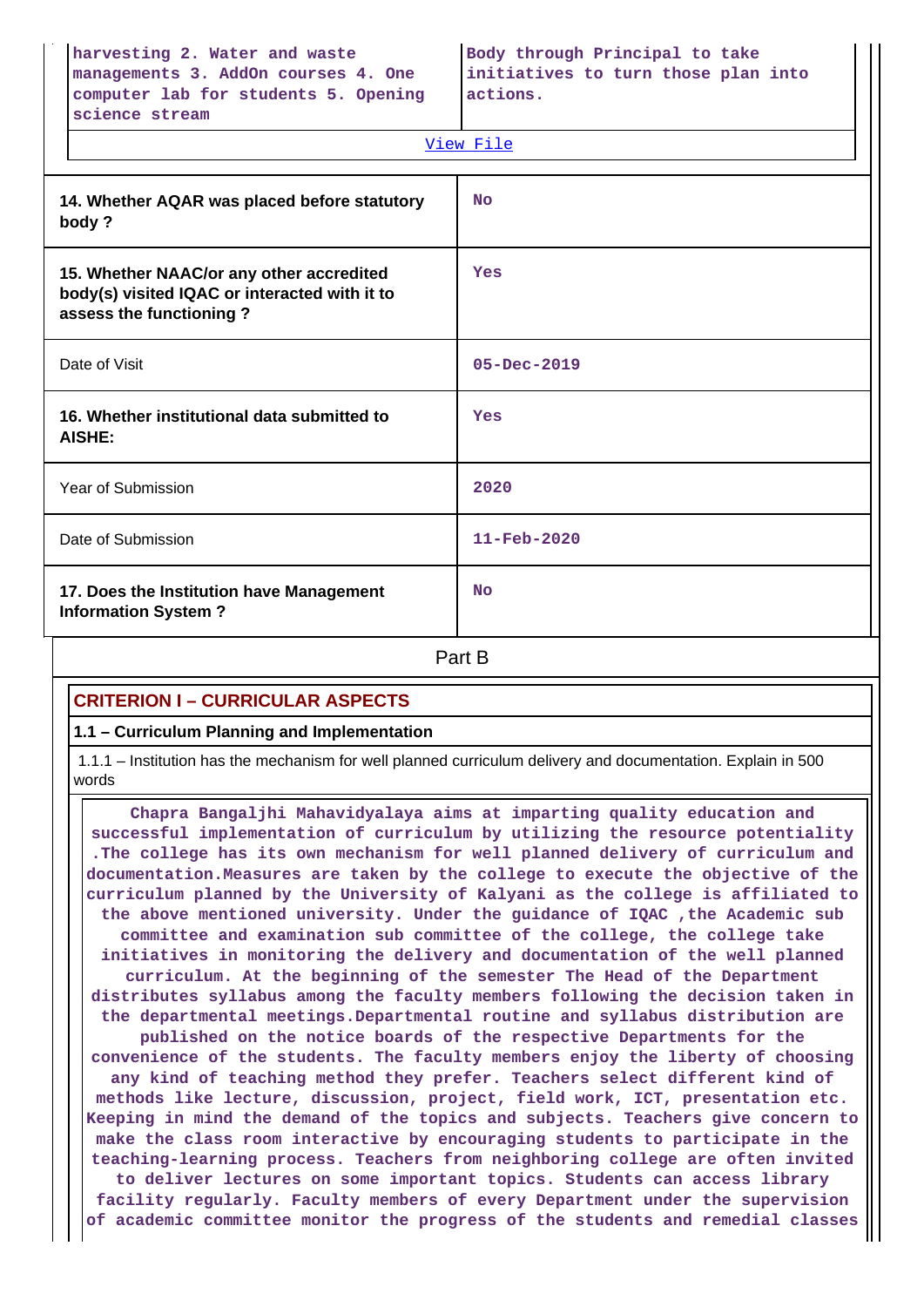**are arranged for students who lag behind. Class tests, internal tests, annual tests are arranged at regular interval to evaluate academic advancement of the students. Every departments arrange extension programs to engage the students in co curricular activities that often helps imparting practical knowledge of curriculum. At the end of this session online classes were started due to covid 19 pandemic. Teachers tried their best to cover the syllabus in online teaching learning method.Students were oriented well to adopt the new method of online teaching learning by induction programs arranged by the departments.**

| 1.1.2 - Certificate/ Diploma Courses introduced during the academic year                                                                                                 |                          |                                                                                                           |                                                                 |                             |  |  |  |  |  |
|--------------------------------------------------------------------------------------------------------------------------------------------------------------------------|--------------------------|-----------------------------------------------------------------------------------------------------------|-----------------------------------------------------------------|-----------------------------|--|--|--|--|--|
| Certificate<br>Diploma Courses                                                                                                                                           | Dates of<br>Introduction | Duration                                                                                                  | Focus on employ<br>ability/entreprene<br>urship                 | <b>Skill</b><br>Development |  |  |  |  |  |
| N.A.<br>Nil                                                                                                                                                              | Nil                      | Nil                                                                                                       | Nil                                                             | Nil                         |  |  |  |  |  |
| 1.2 - Academic Flexibility                                                                                                                                               |                          |                                                                                                           |                                                                 |                             |  |  |  |  |  |
| 1.2.1 - New programmes/courses introduced during the academic year                                                                                                       |                          |                                                                                                           |                                                                 |                             |  |  |  |  |  |
| Programme/Course<br>Dates of Introduction<br>Programme Specialization                                                                                                    |                          |                                                                                                           |                                                                 |                             |  |  |  |  |  |
| <b>Nill</b>                                                                                                                                                              |                          | N.A.                                                                                                      |                                                                 | Nill                        |  |  |  |  |  |
|                                                                                                                                                                          |                          | No file uploaded.                                                                                         |                                                                 |                             |  |  |  |  |  |
| 1.2.2 - Programmes in which Choice Based Credit System (CBCS)/Elective course system implemented at the<br>affiliated Colleges (if applicable) during the academic year. |                          |                                                                                                           |                                                                 |                             |  |  |  |  |  |
| Name of programmes adopting<br><b>CBCS</b>                                                                                                                               |                          | Programme Specialization                                                                                  | Date of implementation of<br><b>CBCS/Elective Course System</b> |                             |  |  |  |  |  |
| <b>BA</b>                                                                                                                                                                |                          | B.A. Honours in Beng.,<br>Edu., Eng., Geo., Hist.,<br>Phil., Pol.Sc., Sans.,<br>Socio.                    |                                                                 | 01/07/2018                  |  |  |  |  |  |
| <b>BA</b>                                                                                                                                                                |                          | <b>B.A. Programme in</b><br>Beng., Edu., Eng., Geo.,<br>Hist., Phil., Pol.Sc.,<br>Sans., Socio., Phy.Edu. |                                                                 | 01/07/2018                  |  |  |  |  |  |
| 1.2.3 - Students enrolled in Certificate/ Diploma Courses introduced during the year                                                                                     |                          |                                                                                                           |                                                                 |                             |  |  |  |  |  |
|                                                                                                                                                                          |                          | Certificate                                                                                               | Diploma Course                                                  |                             |  |  |  |  |  |
| <b>Number of Students</b>                                                                                                                                                |                          | Nil                                                                                                       | Nil                                                             |                             |  |  |  |  |  |
| 1.3 - Curriculum Enrichment                                                                                                                                              |                          |                                                                                                           |                                                                 |                             |  |  |  |  |  |
| 1.3.1 - Value-added courses imparting transferable and life skills offered during the year                                                                               |                          |                                                                                                           |                                                                 |                             |  |  |  |  |  |
| <b>Value Added Courses</b>                                                                                                                                               |                          | Date of Introduction                                                                                      | Number of Students Enrolled                                     |                             |  |  |  |  |  |
| N.A.                                                                                                                                                                     |                          | <b>Nill</b>                                                                                               |                                                                 | <b>Nill</b>                 |  |  |  |  |  |
|                                                                                                                                                                          |                          | No file uploaded.                                                                                         |                                                                 |                             |  |  |  |  |  |
| 1.3.2 - Field Projects / Internships under taken during the year                                                                                                         |                          |                                                                                                           |                                                                 |                             |  |  |  |  |  |
| Project/Programme Title                                                                                                                                                  |                          | Programme Specialization                                                                                  | No. of students enrolled for Field<br>Projects / Internships    |                             |  |  |  |  |  |
| <b>BA</b>                                                                                                                                                                |                          | Geography Field Study                                                                                     |                                                                 | 30                          |  |  |  |  |  |
|                                                                                                                                                                          |                          | View File                                                                                                 |                                                                 |                             |  |  |  |  |  |
| 1.4 - Feedback System                                                                                                                                                    |                          |                                                                                                           |                                                                 |                             |  |  |  |  |  |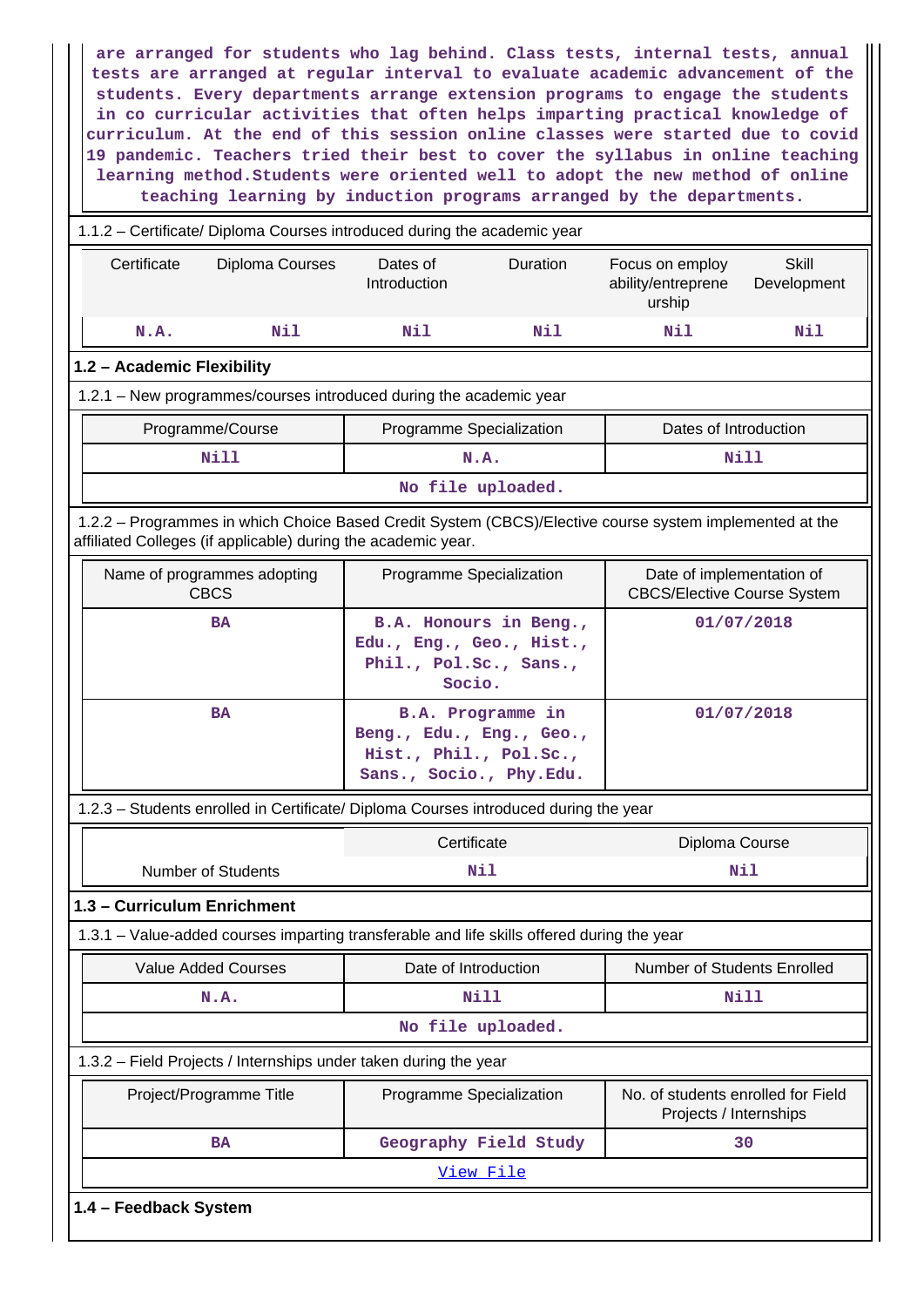| 1.4.1 – Whether structured feedback received from all the stakeholders. |     |  |  |  |  |  |
|-------------------------------------------------------------------------|-----|--|--|--|--|--|
| Students                                                                | Yes |  |  |  |  |  |
| <b>Teachers</b>                                                         | Yes |  |  |  |  |  |
| <b>Employers</b>                                                        | No  |  |  |  |  |  |
| Alumni                                                                  | Yes |  |  |  |  |  |
| Parents                                                                 | Yes |  |  |  |  |  |

 1.4.2 – How the feedback obtained is being analyzed and utilized for overall development of the institution? (maximum 500 words)

Feedback Obtained

**The institution collects feedback from different stakeholders, students, parents regarding curriculum, academic performance, administration, physical facilities and safety. According to the feedback, reports are prepared and measures are taken at regular basis. Feedback collected from different stakeholders are available on the website. The college is taking every possible measures to resolve the issues raised by the students ,parents and other stakeholders. Students give their feedback on various parameters like infrastructures of the college, ambiance,library facilities , canteen facilities, individual teacher feedback. Most students appreciated the green ambiance of the institution.They gave positive feedback about the teaching learning method applied by the teachers. Students are happy with the library facilities .Though they demanded more reference books for newly implemented CBCS curriculum. Students are not satisfied with the canteen facilities.The college is trying to take measures to resolve the issue. According to the feedback report the college is taking measures to regular monitoring of cleanliness.**

## **CRITERION II – TEACHING- LEARNING AND EVALUATION**

## **2.1 – Student Enrolment and Profile**

#### 2.1.1 – Demand Ratio during the year

| Name of the<br>Programme                                      | Programme<br>Specialization                                                                                    |                                  | Number of seats<br>available                                                              |  | Number of<br>Application received | <b>Students Enrolled</b> |  |  |  |
|---------------------------------------------------------------|----------------------------------------------------------------------------------------------------------------|----------------------------------|-------------------------------------------------------------------------------------------|--|-----------------------------------|--------------------------|--|--|--|
| <b>BA</b>                                                     | <b>B.A. Honours</b><br>in Beng., Edu.,<br>Eng., Geo.,<br>Hist., Phil.,<br>Pol.Sc., Sans.,<br>Socio.            |                                  | 465                                                                                       |  | 578                               | 326                      |  |  |  |
| <b>BA</b>                                                     | B.A.<br>Programme in<br>Beng., Edu.,<br>Eng., Geo.,<br>Hist., Phil.,<br>Pol.Sc., Sans.,<br>Socio.,<br>Phy.Edu. |                                  | 1447                                                                                      |  | 1602                              | 1049                     |  |  |  |
|                                                               |                                                                                                                |                                  | View File                                                                                 |  |                                   |                          |  |  |  |
|                                                               | 2.2 - Catering to Student Diversity                                                                            |                                  |                                                                                           |  |                                   |                          |  |  |  |
| 2.2.1 - Student - Full time teacher ratio (current year data) |                                                                                                                |                                  |                                                                                           |  |                                   |                          |  |  |  |
| Year                                                          | Number of<br>students enrolled                                                                                 | Number of<br>I students enrolled | Number of<br>Number of<br>Number of<br>fulltime teachers<br>fulltime teachers<br>teachers |  |                                   |                          |  |  |  |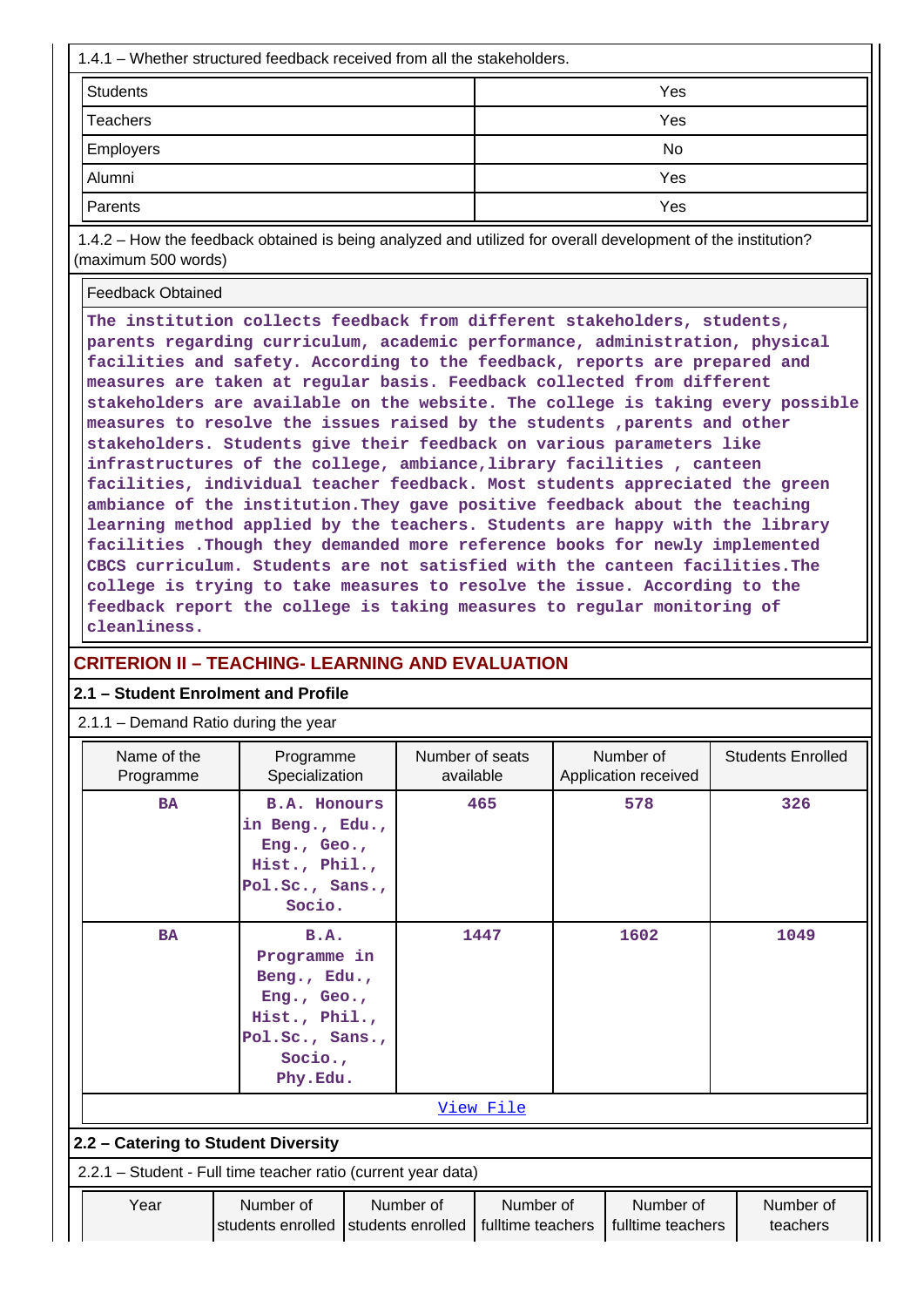|                                                                                                                                | in the institution<br>(UG)                                                                                                                                                                                                                                                                                                                                                                                                                                                                                                                                                                                                                                                                                                       |                         |                     | in the institution<br>(PG)                                                          | available in the<br>institution<br>teaching only UG<br>courses |             | available in the<br>institution<br>teaching only PG<br>courses  |             | teaching both UG<br>and PG courses                                                                                  |
|--------------------------------------------------------------------------------------------------------------------------------|----------------------------------------------------------------------------------------------------------------------------------------------------------------------------------------------------------------------------------------------------------------------------------------------------------------------------------------------------------------------------------------------------------------------------------------------------------------------------------------------------------------------------------------------------------------------------------------------------------------------------------------------------------------------------------------------------------------------------------|-------------------------|---------------------|-------------------------------------------------------------------------------------|----------------------------------------------------------------|-------------|-----------------------------------------------------------------|-------------|---------------------------------------------------------------------------------------------------------------------|
| 2019                                                                                                                           |                                                                                                                                                                                                                                                                                                                                                                                                                                                                                                                                                                                                                                                                                                                                  | 2513                    |                     | <b>Nill</b>                                                                         | 6                                                              |             |                                                                 | <b>Nill</b> | Nill                                                                                                                |
| 2.3 - Teaching - Learning Process                                                                                              |                                                                                                                                                                                                                                                                                                                                                                                                                                                                                                                                                                                                                                                                                                                                  |                         |                     |                                                                                     |                                                                |             |                                                                 |             |                                                                                                                     |
|                                                                                                                                | 2.3.1 - Percentage of teachers using ICT for effective teaching with Learning Management Systems (LMS), E-<br>learning resources etc. (current year data)                                                                                                                                                                                                                                                                                                                                                                                                                                                                                                                                                                        |                         |                     |                                                                                     |                                                                |             |                                                                 |             |                                                                                                                     |
| Number of<br><b>Teachers on Roll</b>                                                                                           | Number of<br>teachers using<br>ICT (LMS, e-<br>Resources)                                                                                                                                                                                                                                                                                                                                                                                                                                                                                                                                                                                                                                                                        |                         |                     | <b>ICT Tools and</b><br>resources<br>available                                      | Number of ICT<br>enabled<br>Classrooms                         |             | Numberof smart<br>classrooms                                    |             | E-resources and<br>techniques used                                                                                  |
| Nill                                                                                                                           |                                                                                                                                                                                                                                                                                                                                                                                                                                                                                                                                                                                                                                                                                                                                  | <b>Nill</b>             |                     | <b>Nill</b>                                                                         | <b>Nill</b>                                                    |             |                                                                 | Nill        | Nill                                                                                                                |
|                                                                                                                                |                                                                                                                                                                                                                                                                                                                                                                                                                                                                                                                                                                                                                                                                                                                                  |                         |                     | No file uploaded.                                                                   |                                                                |             |                                                                 |             |                                                                                                                     |
|                                                                                                                                |                                                                                                                                                                                                                                                                                                                                                                                                                                                                                                                                                                                                                                                                                                                                  |                         |                     | No file uploaded.                                                                   |                                                                |             |                                                                 |             |                                                                                                                     |
| 2.3.2 - Students mentoring system available in the institution? Give details. (maximum 500 words)                              |                                                                                                                                                                                                                                                                                                                                                                                                                                                                                                                                                                                                                                                                                                                                  |                         |                     |                                                                                     |                                                                |             |                                                                 |             |                                                                                                                     |
|                                                                                                                                | the guidance of IQAC, Academic sub committee publishes notice for selecting mentor mentees in every<br>academic year. Departmental Head calls internal departmental meeting and on the basis of teachers students<br>ratio, a selected number of students are allotted to individual teachers. Departments keep record of mentoring.<br>Selected mentor teachers look into the learning progress, academic awareness and overall performance of the<br>mentees. Teacher mentor guides the students in co-curricular, extra-curricular and career related learning also.<br>Besides, students are also under continuous mentoring of the teachers of career Counselling Cell, Students<br>Activity Cell, Cultural Committee, etc. |                         |                     |                                                                                     |                                                                |             |                                                                 |             |                                                                                                                     |
| Number of students enrolled in the                                                                                             | institution                                                                                                                                                                                                                                                                                                                                                                                                                                                                                                                                                                                                                                                                                                                      |                         |                     | Number of fulltime teachers                                                         |                                                                |             |                                                                 |             | Mentor: Mentee Ratio                                                                                                |
|                                                                                                                                | 2513                                                                                                                                                                                                                                                                                                                                                                                                                                                                                                                                                                                                                                                                                                                             |                         |                     |                                                                                     | 6                                                              |             |                                                                 |             | 1:419                                                                                                               |
| 2.4 - Teacher Profile and Quality                                                                                              |                                                                                                                                                                                                                                                                                                                                                                                                                                                                                                                                                                                                                                                                                                                                  |                         |                     |                                                                                     |                                                                |             |                                                                 |             |                                                                                                                     |
| 2.4.1 – Number of full time teachers appointed during the year                                                                 |                                                                                                                                                                                                                                                                                                                                                                                                                                                                                                                                                                                                                                                                                                                                  |                         |                     |                                                                                     |                                                                |             |                                                                 |             |                                                                                                                     |
| No. of sanctioned<br>positions                                                                                                 |                                                                                                                                                                                                                                                                                                                                                                                                                                                                                                                                                                                                                                                                                                                                  | No. of filled positions |                     | Vacant positions                                                                    |                                                                |             | Positions filled during<br>the current year                     |             | No. of faculty with<br>Ph.D                                                                                         |
| 8                                                                                                                              |                                                                                                                                                                                                                                                                                                                                                                                                                                                                                                                                                                                                                                                                                                                                  | 6                       |                     |                                                                                     | $\overline{\mathbf{2}}$                                        |             | <b>Nill</b>                                                     |             | 2                                                                                                                   |
| International level from Government, recognised bodies during the year )                                                       |                                                                                                                                                                                                                                                                                                                                                                                                                                                                                                                                                                                                                                                                                                                                  |                         |                     |                                                                                     |                                                                |             |                                                                 |             | 2.4.2 - Honours and recognition received by teachers (received awards, recognition, fellowships at State, National, |
| Year of Award                                                                                                                  |                                                                                                                                                                                                                                                                                                                                                                                                                                                                                                                                                                                                                                                                                                                                  |                         | international level | Name of full time teachers<br>receiving awards from<br>state level, national level, |                                                                | Designation |                                                                 |             | Name of the award,<br>fellowship, received from<br>Government or recognized<br>bodies                               |
| <b>Nill</b>                                                                                                                    |                                                                                                                                                                                                                                                                                                                                                                                                                                                                                                                                                                                                                                                                                                                                  |                         | N.A.                |                                                                                     |                                                                | Nill        |                                                                 |             | N.A.                                                                                                                |
|                                                                                                                                |                                                                                                                                                                                                                                                                                                                                                                                                                                                                                                                                                                                                                                                                                                                                  |                         |                     | No file uploaded.                                                                   |                                                                |             |                                                                 |             |                                                                                                                     |
| 2.5 - Evaluation Process and Reforms                                                                                           |                                                                                                                                                                                                                                                                                                                                                                                                                                                                                                                                                                                                                                                                                                                                  |                         |                     |                                                                                     |                                                                |             |                                                                 |             |                                                                                                                     |
| 2.5.1 – Number of days from the date of semester-end/ year- end examination till the declaration of results during<br>the year |                                                                                                                                                                                                                                                                                                                                                                                                                                                                                                                                                                                                                                                                                                                                  |                         |                     |                                                                                     |                                                                |             |                                                                 |             |                                                                                                                     |
| Programme Name                                                                                                                 |                                                                                                                                                                                                                                                                                                                                                                                                                                                                                                                                                                                                                                                                                                                                  | Programme Code          |                     | Semester/year                                                                       |                                                                |             | Last date of the last<br>semester-end/ year-<br>end examination |             | Date of declaration of<br>results of semester-<br>end/ year- end<br>examination                                     |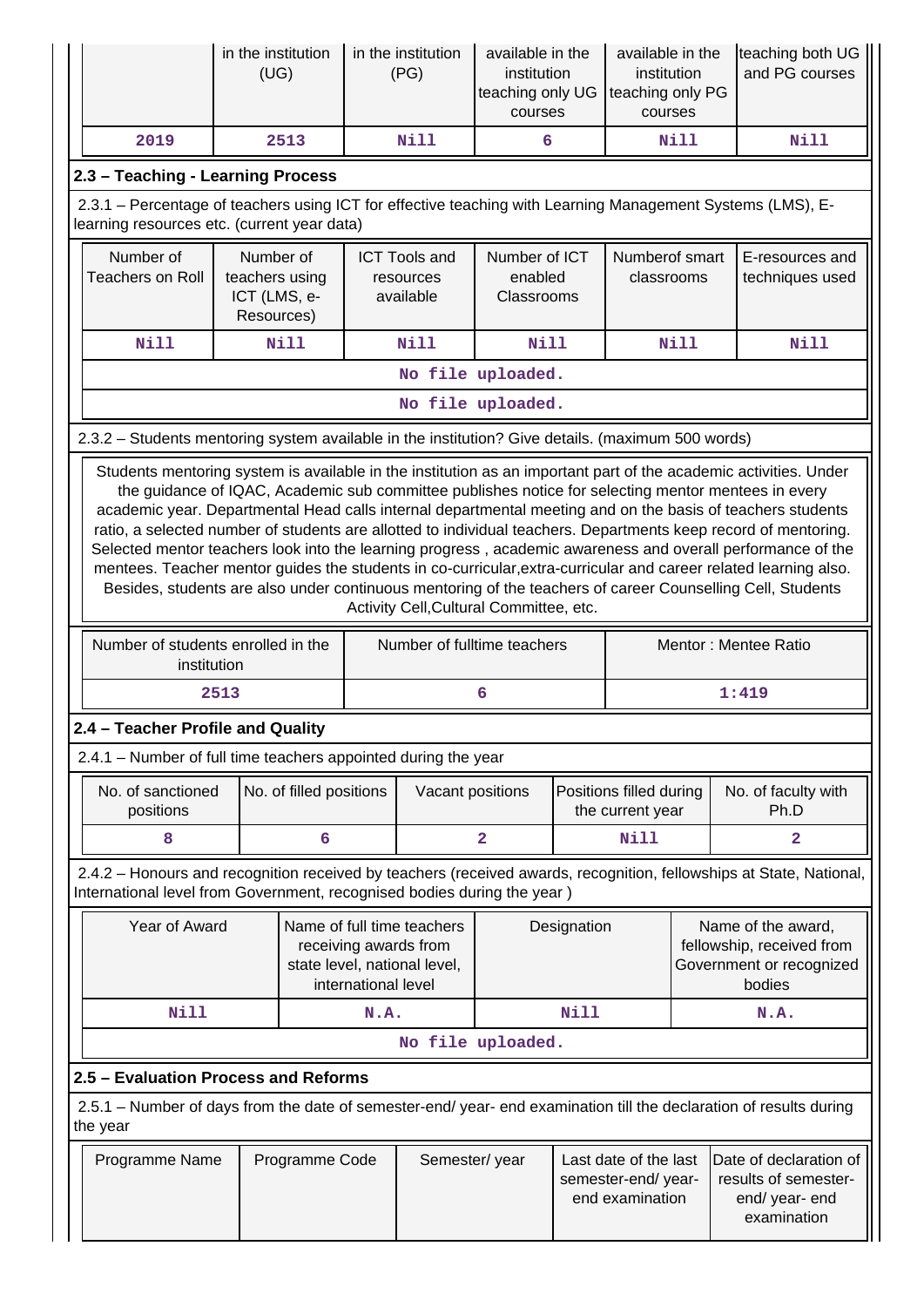| <b>BA</b> | Nill | Part-II Exam<br>2019 | 09/08/2019 | 14/09/2019 |  |  |
|-----------|------|----------------------|------------|------------|--|--|
| <b>BA</b> | Nill | Sem-II Exam<br>2019  | 06/09/2019 | 24/10/2019 |  |  |
| <b>BA</b> | Nill | Part-I Exam<br>2019  | 30/09/2019 | 28/01/2020 |  |  |
| <b>BA</b> | Nill | Sem-III Exam<br>2019 | 29/02/2020 | 03/09/2020 |  |  |
| <b>BA</b> | Nill | Sem-III Exam<br>2019 | 07/03/2020 | 22/09/2020 |  |  |
| View File |      |                      |            |            |  |  |

2.5.2 – Reforms initiated on Continuous Internal Evaluation(CIE) system at the institutional level (250 words)

 **Term end examination conducted by the University is not always sufficient enough to make a student intensive and comprehensive learner. This kind of evaluation makes the students heavily rely on notes, private tuition, suggestive learning. Therefore, the institution, within limited capacity initiated continuous internal evaluation system to encourage students to express their ownness and develop knowledge freely. The reforms thus introduced in the continuous internal evaluation system include: - Arranging at least two internal evaluations as per University academic calendar. - The Internal Evaluations are arranged in a classroom atmosphere rather than an examination center atmosphere - The questions are set in a manner so as to encourage students to write creative yet specific answers - Innovative methods-like dissertation, extempore, theatrics presentation, mock-teaching by students are adopted by different departments to keep the entire process interesting and student-friendly. Evaluation of the examinees are kept strictly time-bound. - Post evaluation, the answer scripts are shown to the students. - In case of any grievances the students, initially, approach the concerned departments the departments are asked to redress the grievances within a specific and realistic time-limit. - However, if the student is not satisfied the matter is taken to the Grievance Redress Cell who redress the issue in consultation with the teachers of the department.**

 2.5.3 – Academic calendar prepared and adhered for conduct of Examination and other related matters (250 words)

 **The Academic calendar for the Session 2019-2020 like every year,comprises of the detailed list of College events,examination dates,result publication and parent -teacher meeting dates.This calendar is prepared through a meeting of the Heads of the Departments, IQAC members and the Principal of the college.Students are acquainted with various college events by the Academic Calendar. Continuous Internal Evaluations are held by strictly following the academic calendar. The period of the internal evaluations is clearly mentioned in the academic calendar which is strictly adhered to except in cases of emergency like natural calamities or general elections. - Conducted at least two internal evaluations as per University calendar. - Evaluation of the examinees is kept strictly time-bound.**

## **2.6 – Student Performance and Learning Outcomes**

 2.6.1 – Program outcomes, program specific outcomes and course outcomes for all programs offered by the institution are stated and displayed in website of the institution (to provide the weblink)

<http://cbmahavidyalaya.ac.in/Pso-co.aspx>

2.6.2 – Pass percentage of students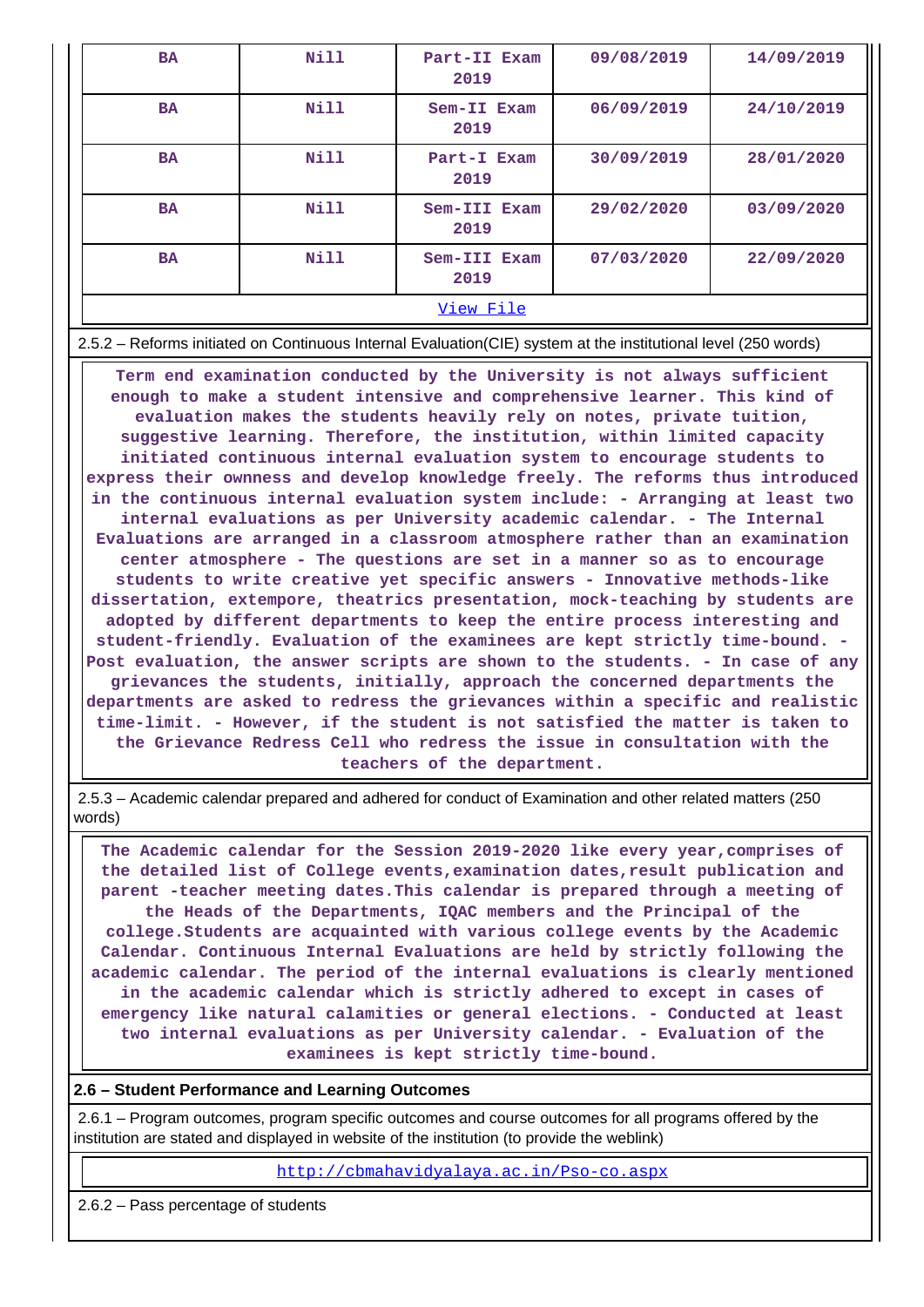| Nill<br><b>B.A.</b><br>284<br>276<br><b>BA</b><br>Programme in<br>Beng., Edu.,<br>Eng., Geo.,<br>Hist.,                                                                   | 97.18                              |  |  |  |  |  |  |  |
|---------------------------------------------------------------------------------------------------------------------------------------------------------------------------|------------------------------------|--|--|--|--|--|--|--|
| Phi.<br>Pol.Sc.<br>Sans.,<br>Socio.,<br>Phy.Edu.                                                                                                                          |                                    |  |  |  |  |  |  |  |
| N11<br>207<br><b>BA</b><br><b>B.A.</b><br>207<br>Honours in<br>Beng., Edu.,<br>Eng., Geo.,<br>Hist.,<br>Phil.,<br>Pol.Sc.,<br>Sans.,<br>Socio.                            | 100.00                             |  |  |  |  |  |  |  |
| View File                                                                                                                                                                 |                                    |  |  |  |  |  |  |  |
| 2.7 - Student Satisfaction Survey                                                                                                                                         |                                    |  |  |  |  |  |  |  |
| 2.7.1 - Student Satisfaction Survey (SSS) on overall institutional performance (Institution may design the<br>questionnaire) (results and details be provided as weblink) |                                    |  |  |  |  |  |  |  |
| https://drive.google.com/drive/folders/1Cn2y1calwBiRohhHTRZufUbGsd4vIzn6?usp<br>sharing                                                                                   |                                    |  |  |  |  |  |  |  |
| <b>CRITERION III - RESEARCH, INNOVATIONS AND EXTENSION</b>                                                                                                                |                                    |  |  |  |  |  |  |  |
| 3.1 - Resource Mobilization for Research                                                                                                                                  |                                    |  |  |  |  |  |  |  |
| 3.1.1 - Research funds sanctioned and received from various agencies, industry and other organisations                                                                    |                                    |  |  |  |  |  |  |  |
| Nature of the Project<br>Duration<br>Name of the funding<br>Total grant<br>sanctioned<br>agency                                                                           | Amount received<br>during the year |  |  |  |  |  |  |  |
| <b>Nill</b><br>0 <sup>0</sup><br>0 <sub>0</sub><br>0                                                                                                                      | <b>Nill</b>                        |  |  |  |  |  |  |  |
| No file uploaded.                                                                                                                                                         |                                    |  |  |  |  |  |  |  |
| 3.2 - Innovation Ecosystem                                                                                                                                                |                                    |  |  |  |  |  |  |  |
| 3.2.1 - Workshops/Seminars Conducted on Intellectual Property Rights (IPR) and Industry-Academia Innovative<br>practices during the year                                  |                                    |  |  |  |  |  |  |  |
| Title of workshop/seminar<br>Name of the Dept.<br>Date                                                                                                                    |                                    |  |  |  |  |  |  |  |
| 0 <sub>0</sub><br>00                                                                                                                                                      |                                    |  |  |  |  |  |  |  |
| 3.2.2 - Awards for Innovation won by Institution/Teachers/Research scholars/Students during the year                                                                      |                                    |  |  |  |  |  |  |  |
| Name of Awardee<br>Title of the innovation<br>Awarding Agency<br>Date of award                                                                                            | Category                           |  |  |  |  |  |  |  |
| 00<br>0 <sub>0</sub><br>0 <sub>0</sub><br>Nill                                                                                                                            | 00                                 |  |  |  |  |  |  |  |
| No file uploaded.<br>3.2.3 - No. of Incubation centre created, start-ups incubated on campus during the year                                                              |                                    |  |  |  |  |  |  |  |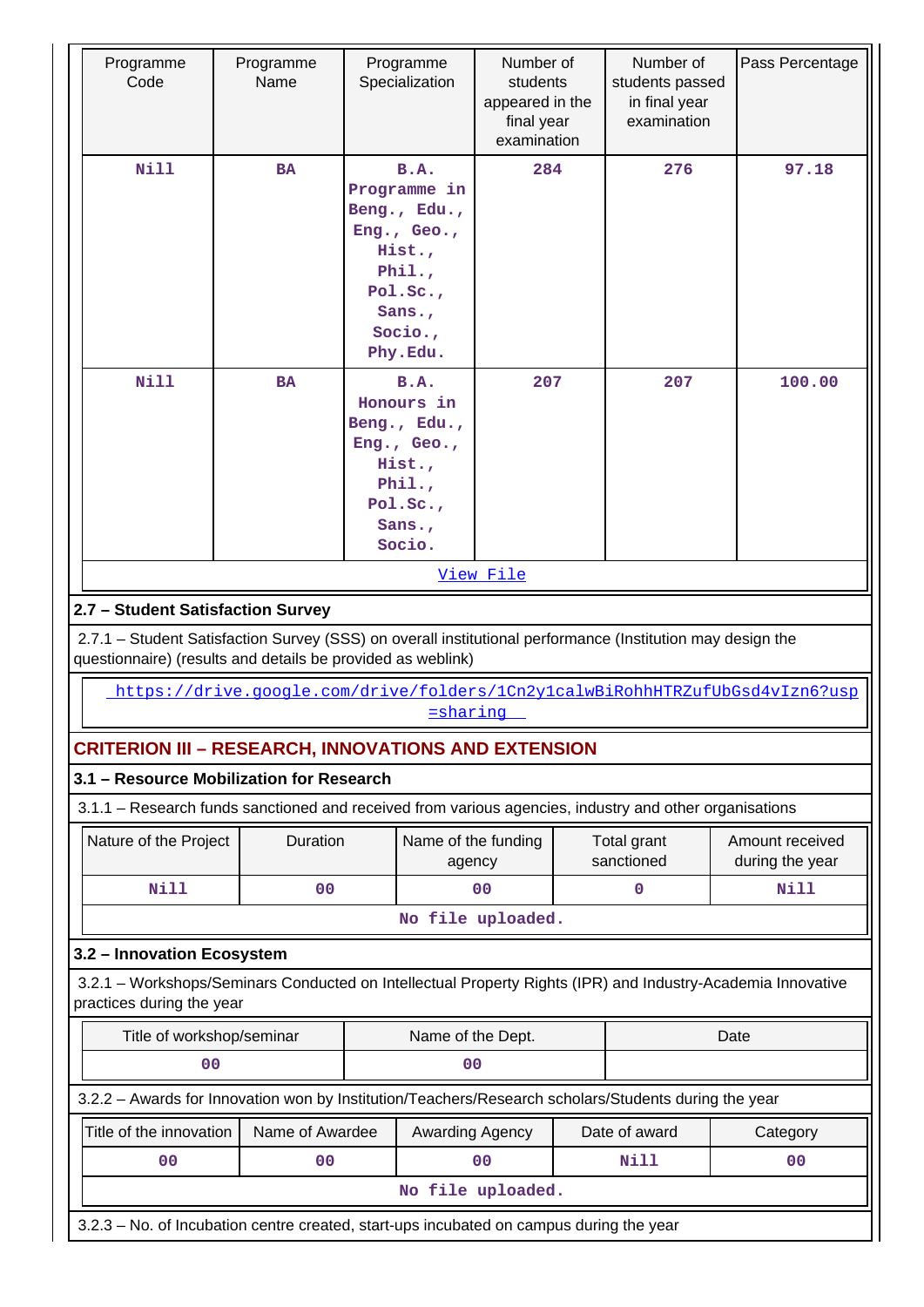| Incubation<br>Center                                                                  | Name                   |                | Sponsered By      |                   |           | Name of the<br>Start-up |  | Nature of Start-<br>up          | Date of<br>Commencement                                                                                            |  |
|---------------------------------------------------------------------------------------|------------------------|----------------|-------------------|-------------------|-----------|-------------------------|--|---------------------------------|--------------------------------------------------------------------------------------------------------------------|--|
| 00                                                                                    |                        | 0 <sub>0</sub> | 0 <sub>0</sub>    |                   |           | 0 <sub>0</sub>          |  | 00                              | Nill                                                                                                               |  |
| No file uploaded.                                                                     |                        |                |                   |                   |           |                         |  |                                 |                                                                                                                    |  |
| 3.3 - Research Publications and Awards                                                |                        |                |                   |                   |           |                         |  |                                 |                                                                                                                    |  |
|                                                                                       |                        |                |                   |                   |           |                         |  |                                 |                                                                                                                    |  |
| 3.3.1 - Incentive to the teachers who receive recognition/awards                      |                        |                |                   |                   |           |                         |  |                                 |                                                                                                                    |  |
|                                                                                       | <b>State</b>           |                |                   | National          |           |                         |  | International                   |                                                                                                                    |  |
| 00<br>00<br>00                                                                        |                        |                |                   |                   |           |                         |  |                                 |                                                                                                                    |  |
| 3.3.2 - Ph. Ds awarded during the year (applicable for PG College, Research Center)   |                        |                |                   |                   |           |                         |  |                                 |                                                                                                                    |  |
|                                                                                       | Name of the Department |                |                   |                   |           |                         |  | Number of PhD's Awarded         |                                                                                                                    |  |
|                                                                                       |                        | 0 <sub>0</sub> |                   |                   |           |                         |  | Nill                            |                                                                                                                    |  |
|                                                                                       |                        |                |                   |                   |           |                         |  |                                 |                                                                                                                    |  |
| 3.3.3 - Research Publications in the Journals notified on UGC website during the year |                        |                |                   |                   |           |                         |  |                                 |                                                                                                                    |  |
| <b>Type</b>                                                                           |                        |                | Department        |                   |           | Number of Publication   |  |                                 | Average Impact Factor (if<br>any)                                                                                  |  |
| National                                                                              |                        |                | Sanskrit, Pol.Sc. |                   |           | $\overline{\mathbf{2}}$ |  |                                 | $\mathbf 0$                                                                                                        |  |
| International                                                                         |                        |                | Geography         |                   |           | 1                       |  |                                 | $\mathbf 0$                                                                                                        |  |
|                                                                                       |                        |                |                   |                   | View File |                         |  |                                 |                                                                                                                    |  |
|                                                                                       |                        |                |                   |                   |           |                         |  |                                 |                                                                                                                    |  |
| Proceedings per Teacher during the year                                               |                        |                |                   |                   |           |                         |  |                                 | 3.3.4 - Books and Chapters in edited Volumes / Books published, and papers in National/International Conference    |  |
|                                                                                       | Department             |                |                   |                   |           |                         |  | Number of Publication           |                                                                                                                    |  |
|                                                                                       |                        | 0 <sub>0</sub> |                   |                   | Nill      |                         |  |                                 |                                                                                                                    |  |
|                                                                                       |                        |                |                   | No file uploaded. |           |                         |  |                                 |                                                                                                                    |  |
|                                                                                       |                        |                |                   |                   |           |                         |  |                                 | 3.3.5 - Bibliometrics of the publications during the last Academic year based on average citation index in Scopus/ |  |
| Web of Science or PubMed/ Indian Citation Index                                       |                        |                |                   |                   |           |                         |  |                                 |                                                                                                                    |  |
| Title of the                                                                          | Name of                |                | Title of journal  | Year of           |           | <b>Citation Index</b>   |  | Institutional                   | Number of                                                                                                          |  |
| Paper                                                                                 | Author                 |                |                   | publication       |           |                         |  | affiliation as                  | citations                                                                                                          |  |
|                                                                                       |                        |                |                   |                   |           |                         |  | mentioned in<br>the publication | excluding self<br>citation                                                                                         |  |
| Identifi                                                                              | Jishnu                 |                | Journal           |                   | 2020      | $\overline{4}$          |  | <b>Banaras</b>                  | 12                                                                                                                 |  |
| cation and                                                                            | Sar                    |                | of Flood          |                   |           |                         |  | Hindu                           |                                                                                                                    |  |
| validation                                                                            |                        |                | Risk              |                   |           |                         |  | University                      |                                                                                                                    |  |
| of                                                                                    |                        |                | Management        |                   |           |                         |  |                                 |                                                                                                                    |  |
| potential                                                                             |                        |                |                   |                   |           |                         |  |                                 |                                                                                                                    |  |
| flood                                                                                 |                        |                |                   |                   |           |                         |  |                                 |                                                                                                                    |  |
| hazard                                                                                |                        |                |                   |                   |           |                         |  |                                 |                                                                                                                    |  |
| area using                                                                            |                        |                |                   |                   |           |                         |  |                                 |                                                                                                                    |  |
| GIS-based<br>multi-                                                                   |                        |                |                   |                   |           |                         |  |                                 |                                                                                                                    |  |
| criteria                                                                              |                        |                |                   |                   |           |                         |  |                                 |                                                                                                                    |  |
| analysis                                                                              |                        |                |                   |                   |           |                         |  |                                 |                                                                                                                    |  |
| and                                                                                   |                        |                |                   |                   |           |                         |  |                                 |                                                                                                                    |  |
| satellite                                                                             |                        |                |                   |                   |           |                         |  |                                 |                                                                                                                    |  |
| dataderive                                                                            |                        |                |                   |                   |           |                         |  |                                 |                                                                                                                    |  |
| d water                                                                               |                        |                |                   |                   |           |                         |  |                                 |                                                                                                                    |  |
| index                                                                                 |                        |                |                   |                   |           |                         |  |                                 |                                                                                                                    |  |
|                                                                                       |                        |                |                   |                   | View File |                         |  |                                 |                                                                                                                    |  |
|                                                                                       |                        |                |                   |                   |           |                         |  |                                 |                                                                                                                    |  |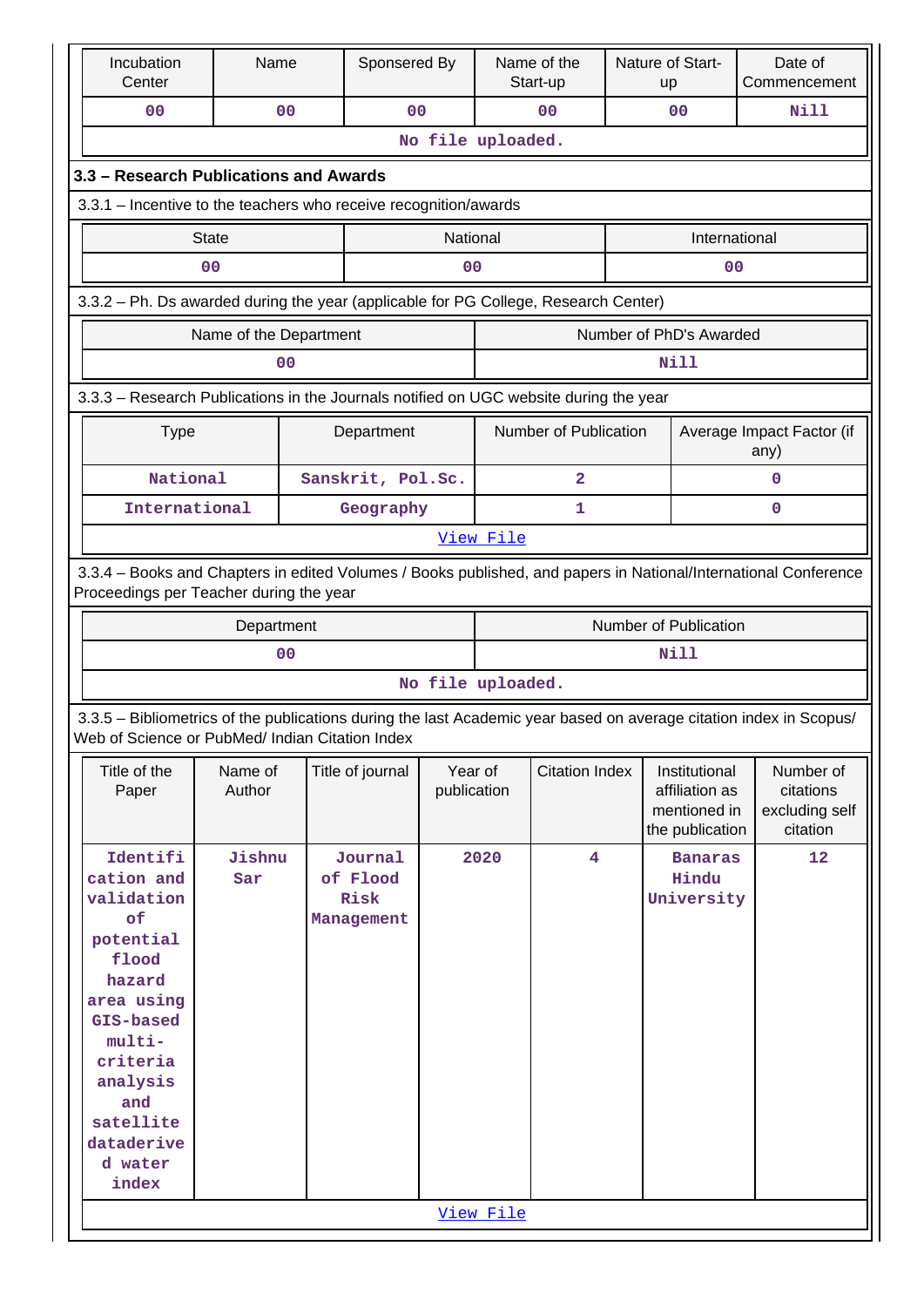| 3.3.6 - h-Index of the Institutional Publications during the year. (based on Scopus/ Web of science)                                                                     |  |                   |                                                 |                         |                                                          |                                            |                        |                                                          |                                            |                                                                                                             |
|--------------------------------------------------------------------------------------------------------------------------------------------------------------------------|--|-------------------|-------------------------------------------------|-------------------------|----------------------------------------------------------|--------------------------------------------|------------------------|----------------------------------------------------------|--------------------------------------------|-------------------------------------------------------------------------------------------------------------|
| Title of the<br>Paper                                                                                                                                                    |  | Name of<br>Author | Title of journal                                | Year of<br>publication  |                                                          |                                            | h-index                | Number of<br>citations<br>excluding self<br>citation     |                                            | Institutional<br>affiliation as<br>mentioned in<br>the publication                                          |
| Identifi<br>cation and<br>validation<br>of<br>potential<br>flood<br>hazard<br>area using<br>GIS-based<br>multi-<br>criteria<br>analysis                                  |  | Jishnu<br>Sar     | Journal<br>of Flood<br>Risk<br>Management       |                         | 2020                                                     |                                            | 1                      | 12                                                       |                                            | <b>Banaras</b><br>Hindu<br>University                                                                       |
| and<br>satellite<br>dataderive<br>d water<br>index                                                                                                                       |  |                   |                                                 |                         |                                                          |                                            |                        |                                                          |                                            |                                                                                                             |
|                                                                                                                                                                          |  |                   |                                                 |                         |                                                          |                                            |                        |                                                          |                                            |                                                                                                             |
| View File                                                                                                                                                                |  |                   |                                                 |                         |                                                          |                                            |                        |                                                          |                                            |                                                                                                             |
| 3.3.7 - Faculty participation in Seminars/Conferences and Symposia during the year:                                                                                      |  |                   |                                                 |                         |                                                          |                                            |                        |                                                          |                                            |                                                                                                             |
| Number of Faculty                                                                                                                                                        |  |                   | International                                   | National                |                                                          |                                            | <b>State</b>           |                                                          | Local                                      |                                                                                                             |
| Attended/Semi<br>nars/Workshops                                                                                                                                          |  |                   | 7                                               | 11                      |                                                          |                                            | 1                      |                                                          |                                            | Nill                                                                                                        |
| Presented<br>papers                                                                                                                                                      |  |                   | 4                                               | $\overline{\mathbf{2}}$ |                                                          |                                            | Nill                   |                                                          |                                            | <b>Nill</b>                                                                                                 |
|                                                                                                                                                                          |  |                   |                                                 |                         | View File                                                |                                            |                        |                                                          |                                            |                                                                                                             |
| 3.4 - Extension Activities                                                                                                                                               |  |                   |                                                 |                         |                                                          |                                            |                        |                                                          |                                            |                                                                                                             |
| Non- Government Organisations through NSS/NCC/Red cross/Youth Red Cross (YRC) etc., during the year                                                                      |  |                   |                                                 |                         |                                                          |                                            |                        |                                                          |                                            | 3.4.1 – Number of extension and outreach programmes conducted in collaboration with industry, community and |
| Title of the activities                                                                                                                                                  |  |                   | Organising unit/agency/<br>collaborating agency |                         | Number of teachers<br>participated in such<br>activities |                                            |                        | Number of students<br>participated in such<br>activities |                                            |                                                                                                             |
| 0 <sub>0</sub>                                                                                                                                                           |  |                   | 0 <sub>0</sub>                                  |                         |                                                          |                                            | Nill                   |                                                          |                                            | <b>Nill</b>                                                                                                 |
|                                                                                                                                                                          |  |                   |                                                 | No file uploaded.       |                                                          |                                            |                        |                                                          |                                            |                                                                                                             |
| 3.4.2 - Awards and recognition received for extension activities from Government and other recognized bodies<br>during the year                                          |  |                   |                                                 |                         |                                                          |                                            |                        |                                                          |                                            |                                                                                                             |
| Name of the activity                                                                                                                                                     |  |                   | Award/Recognition                               |                         |                                                          |                                            | <b>Awarding Bodies</b> |                                                          |                                            | Number of students<br><b>Benefited</b>                                                                      |
| 0 <sub>0</sub>                                                                                                                                                           |  |                   | 00                                              |                         |                                                          |                                            | 0 <sub>0</sub>         |                                                          |                                            | <b>Nill</b>                                                                                                 |
|                                                                                                                                                                          |  |                   |                                                 | No file uploaded.       |                                                          |                                            |                        |                                                          |                                            |                                                                                                             |
| 3.4.3 - Students participating in extension activities with Government Organisations, Non-Government                                                                     |  |                   |                                                 |                         |                                                          |                                            |                        |                                                          |                                            |                                                                                                             |
| Organisations and programmes such as Swachh Bharat, Aids Awareness, Gender Issue, etc. during the year<br>Name of the scheme<br>Organising unit/Agen<br>cy/collaborating |  |                   | Name of the activity                            |                         |                                                          | Number of teachers<br>participated in such |                        |                                                          | Number of students<br>participated in such |                                                                                                             |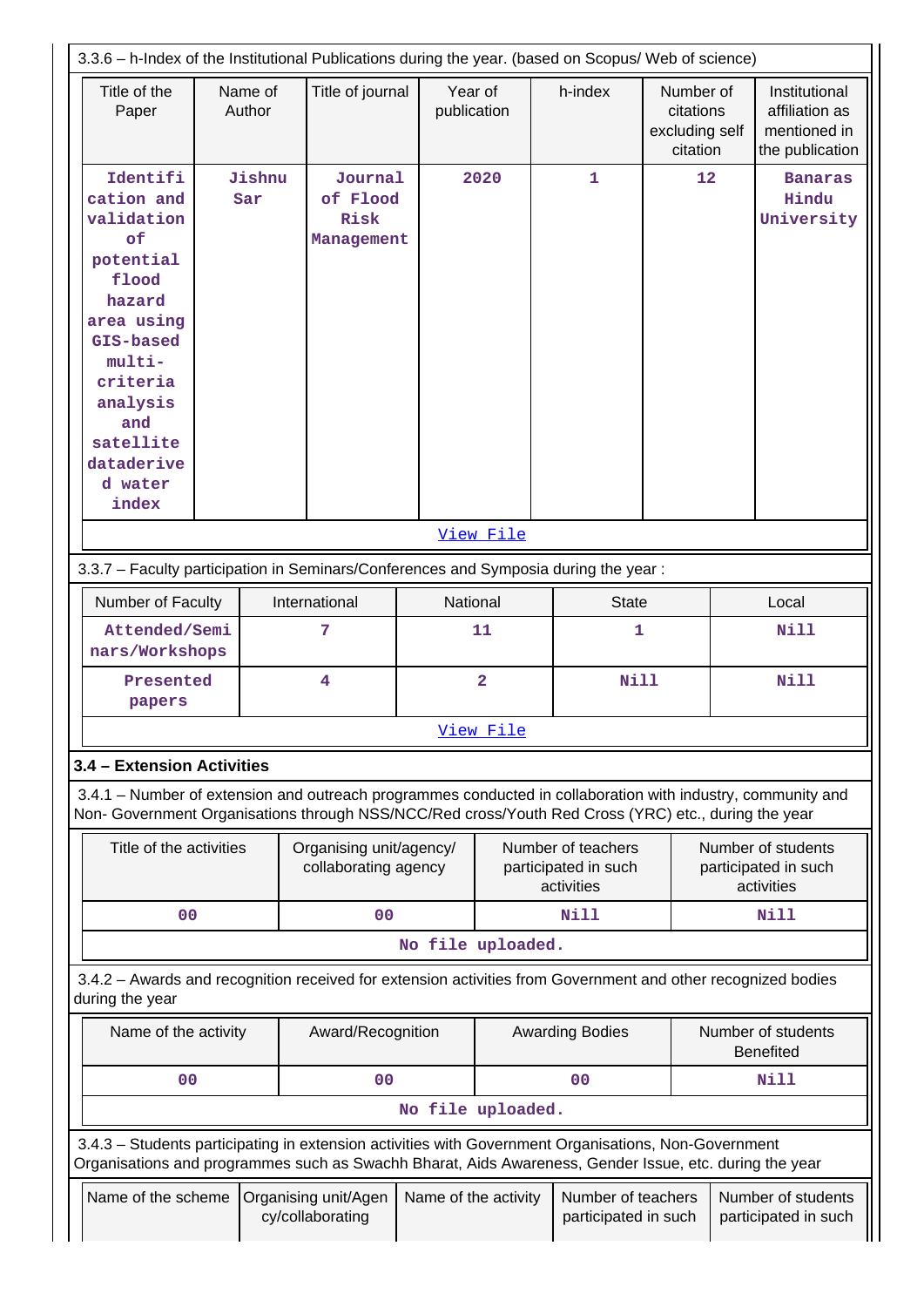|                                                                                                                                                          |                   | agency                  |                    |                                                                                                   |                                                |                | activites                                                 |             | activites      |
|----------------------------------------------------------------------------------------------------------------------------------------------------------|-------------------|-------------------------|--------------------|---------------------------------------------------------------------------------------------------|------------------------------------------------|----------------|-----------------------------------------------------------|-------------|----------------|
| 0 <sup>0</sup>                                                                                                                                           |                   | 0 <sub>0</sub>          |                    |                                                                                                   | 0 <sub>0</sub>                                 |                | <b>Nill</b>                                               |             | Nill           |
|                                                                                                                                                          |                   |                         |                    |                                                                                                   | No file uploaded.                              |                |                                                           |             |                |
| 3.5 - Collaborations                                                                                                                                     |                   |                         |                    |                                                                                                   |                                                |                |                                                           |             |                |
| 3.5.1 – Number of Collaborative activities for research, faculty exchange, student exchange during the year                                              |                   |                         |                    |                                                                                                   |                                                |                |                                                           |             |                |
| Nature of activity                                                                                                                                       |                   |                         | Participant        |                                                                                                   | Source of financial support                    |                |                                                           |             | Duration       |
| 0 <sup>0</sup>                                                                                                                                           |                   |                         | 0 <sub>0</sub>     |                                                                                                   |                                                | 0 <sub>0</sub> |                                                           |             | 0 <sub>0</sub> |
|                                                                                                                                                          |                   |                         |                    |                                                                                                   | No file uploaded.                              |                |                                                           |             |                |
| 3.5.2 - Linkages with institutions/industries for internship, on-the- job training, project work, sharing of research<br>facilities etc. during the year |                   |                         |                    |                                                                                                   |                                                |                |                                                           |             |                |
| Nature of linkage<br>Title of the<br>linkage                                                                                                             |                   |                         |                    | Name of the<br>partnering<br>institution/<br>industry<br>/research lab<br>with contact<br>details | <b>Duration From</b>                           |                | <b>Duration To</b>                                        |             | Participant    |
| 0 <sub>0</sub>                                                                                                                                           |                   | 00                      |                    | 0 <sub>0</sub>                                                                                    | Nill                                           |                |                                                           | <b>Nill</b> | 0 <sub>0</sub> |
|                                                                                                                                                          |                   |                         |                    |                                                                                                   | No file uploaded.                              |                |                                                           |             |                |
| 3.5.3 - MoUs signed with institutions of national, international importance, other universities, industries, corporate<br>houses etc. during the year    |                   |                         |                    |                                                                                                   |                                                |                |                                                           |             |                |
| Organisation                                                                                                                                             |                   |                         | Date of MoU signed |                                                                                                   | Purpose/Activities                             |                | Number of<br>students/teachers<br>participated under MoUs |             |                |
| Bethuadahari<br>College, Nadia                                                                                                                           |                   |                         | 01/07/2017         |                                                                                                   | N.A.                                           |                |                                                           | Nill        |                |
|                                                                                                                                                          |                   |                         |                    |                                                                                                   | View File                                      |                |                                                           |             |                |
| <b>CRITERION IV - INFRASTRUCTURE AND LEARNING RESOURCES</b>                                                                                              |                   |                         |                    |                                                                                                   |                                                |                |                                                           |             |                |
| 4.1 - Physical Facilities                                                                                                                                |                   |                         |                    |                                                                                                   |                                                |                |                                                           |             |                |
| 4.1.1 - Budget allocation, excluding salary for infrastructure augmentation during the year                                                              |                   |                         |                    |                                                                                                   |                                                |                |                                                           |             |                |
| Budget allocated for infrastructure augmentation                                                                                                         |                   |                         |                    |                                                                                                   | Budget utilized for infrastructure development |                |                                                           |             |                |
|                                                                                                                                                          |                   | 14.85                   |                    |                                                                                                   |                                                |                |                                                           | 8.26        |                |
| 4.1.2 - Details of augmentation in infrastructure facilities during the year                                                                             |                   |                         |                    |                                                                                                   |                                                |                |                                                           |             |                |
|                                                                                                                                                          | <b>Facilities</b> |                         |                    |                                                                                                   |                                                |                | <b>Existing or Newly Added</b>                            |             |                |
|                                                                                                                                                          |                   | Others                  |                    |                                                                                                   |                                                |                |                                                           | Newly Added |                |
| Seminar halls with ICT facilities                                                                                                                        |                   |                         |                    |                                                                                                   |                                                |                |                                                           | Existing    |                |
| Number of important equipments<br>purchased (Greater than 1-0 lakh)                                                                                      |                   | during the current year |                    |                                                                                                   |                                                |                |                                                           | Newly Added |                |
|                                                                                                                                                          |                   | Laboratories            |                    |                                                                                                   |                                                |                |                                                           | Existing    |                |
|                                                                                                                                                          |                   |                         |                    |                                                                                                   | View File                                      |                |                                                           |             |                |
| 4.2 - Library as a Learning Resource                                                                                                                     |                   |                         |                    |                                                                                                   |                                                |                |                                                           |             |                |
| 4.2.1 - Library is automated {Integrated Library Management System (ILMS)}                                                                               |                   |                         |                    |                                                                                                   |                                                |                |                                                           |             |                |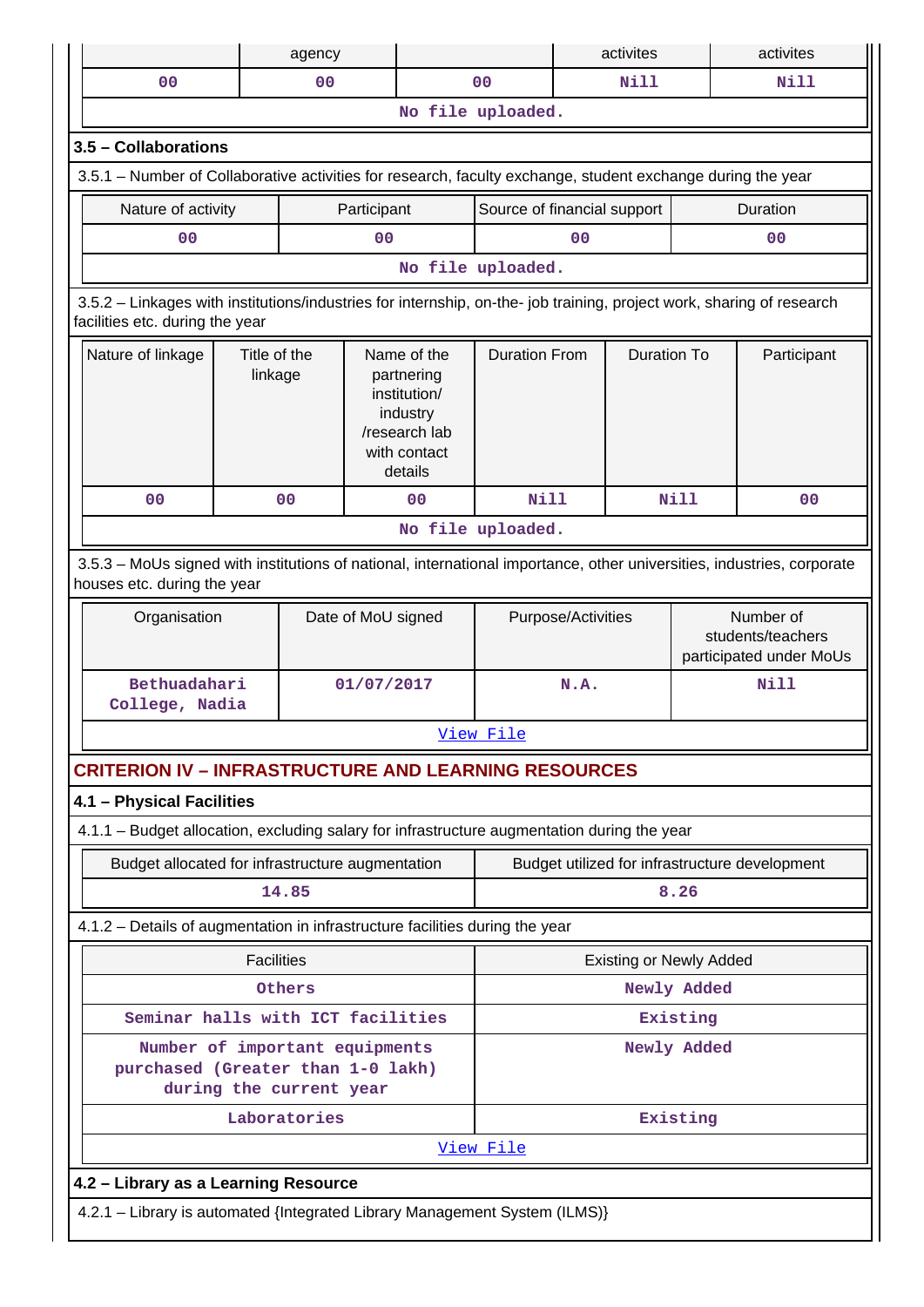| Name of the ILMS<br>software                                                                                                                       |                                                                                                                                                                                                                                                         |                 |                | Nature of automation (fully<br>or patially)                      |                            | Version             |  |                                                     | Year of automation |             |                                                   |           |                                                   |
|----------------------------------------------------------------------------------------------------------------------------------------------------|---------------------------------------------------------------------------------------------------------------------------------------------------------------------------------------------------------------------------------------------------------|-----------------|----------------|------------------------------------------------------------------|----------------------------|---------------------|--|-----------------------------------------------------|--------------------|-------------|---------------------------------------------------|-----------|---------------------------------------------------|
|                                                                                                                                                    | <b>KOHA</b>                                                                                                                                                                                                                                             |                 |                | Fully                                                            |                            |                     |  | 18.05                                               |                    |             |                                                   | 2018      |                                                   |
| 4.2.2 - Library Services                                                                                                                           |                                                                                                                                                                                                                                                         |                 |                |                                                                  |                            |                     |  |                                                     |                    |             |                                                   |           |                                                   |
| Library<br>Service Type                                                                                                                            |                                                                                                                                                                                                                                                         |                 | Existing       |                                                                  |                            | Newly Added         |  |                                                     |                    | Total       |                                                   |           |                                                   |
| Text<br><b>Books</b>                                                                                                                               |                                                                                                                                                                                                                                                         | 3000            | 750000         |                                                                  |                            | <b>Nill</b>         |  | Nill                                                |                    | 3000        |                                                   |           | 750000                                            |
| Reference<br><b>Books</b>                                                                                                                          |                                                                                                                                                                                                                                                         | 5000            |                | 1254500                                                          |                            | <b>Nill</b>         |  | Nill                                                |                    | 5000        |                                                   |           | 1254500                                           |
|                                                                                                                                                    |                                                                                                                                                                                                                                                         |                 |                |                                                                  |                            | View File           |  |                                                     |                    |             |                                                   |           |                                                   |
|                                                                                                                                                    | 4.2.3 - E-content developed by teachers such as: e-PG- Pathshala, CEC (under e-PG- Pathshala CEC (Under<br>Graduate) SWAYAM other MOOCs platform NPTEL/NMEICT/any other Government initiatives & institutional<br>(Learning Management System (LMS) etc |                 |                |                                                                  |                            |                     |  |                                                     |                    |             |                                                   |           |                                                   |
|                                                                                                                                                    | Name of the Teacher                                                                                                                                                                                                                                     |                 |                | Name of the Module                                               |                            |                     |  | Platform on which module<br>is developed            |                    |             | Date of launching e-                              | content   |                                                   |
| 0 <sup>0</sup>                                                                                                                                     |                                                                                                                                                                                                                                                         |                 | 0 <sub>0</sub> |                                                                  |                            | 0 <sub>0</sub>      |  |                                                     |                    |             | <b>Nill</b>                                       |           |                                                   |
|                                                                                                                                                    |                                                                                                                                                                                                                                                         |                 |                |                                                                  | No file uploaded.          |                     |  |                                                     |                    |             |                                                   |           |                                                   |
| 4.3 - IT Infrastructure                                                                                                                            |                                                                                                                                                                                                                                                         |                 |                |                                                                  |                            |                     |  |                                                     |                    |             |                                                   |           |                                                   |
| 4.3.1 - Technology Upgradation (overall)                                                                                                           |                                                                                                                                                                                                                                                         |                 |                |                                                                  |                            |                     |  |                                                     |                    |             |                                                   |           |                                                   |
| <b>Type</b>                                                                                                                                        | <b>Total Co</b><br>mputers                                                                                                                                                                                                                              | Computer<br>Lab |                | Internet                                                         | <b>Browsing</b><br>centers | Computer<br>Centers |  | Office                                              | Departme<br>nts    |             | Available<br><b>Bandwidt</b><br>h (MBPS/<br>GBPS) |           | <b>Others</b>                                     |
| Existin<br>q                                                                                                                                       | 15                                                                                                                                                                                                                                                      | 1               |                | 15                                                               | 1                          | $\mathbf 0$         |  | 3                                                   | 1                  |             | 20                                                |           | 0                                                 |
| Added                                                                                                                                              | $\mathbf 0$                                                                                                                                                                                                                                             | $\mathbf 0$     |                | $\mathbf 0$                                                      | $\mathbf 0$                | $\mathbf 0$         |  | $\mathbf 0$                                         | $\mathbf{0}$       |             | 0                                                 |           | $\mathbf 0$                                       |
| Total                                                                                                                                              | 15                                                                                                                                                                                                                                                      | 1               |                | 15                                                               | 1                          | $\pmb{0}$           |  | 3                                                   | 1                  |             | 20                                                |           | $\mathbf 0$                                       |
| 4.3.2 - Bandwidth available of internet connection in the Institution (Leased line)                                                                |                                                                                                                                                                                                                                                         |                 |                |                                                                  |                            |                     |  |                                                     |                    |             |                                                   |           |                                                   |
|                                                                                                                                                    |                                                                                                                                                                                                                                                         |                 |                |                                                                  |                            | 80 MBPS/ GBPS       |  |                                                     |                    |             |                                                   |           |                                                   |
| 4.3.3 - Facility for e-content                                                                                                                     |                                                                                                                                                                                                                                                         |                 |                |                                                                  |                            |                     |  |                                                     |                    |             |                                                   |           |                                                   |
|                                                                                                                                                    | Name of the e-content development facility                                                                                                                                                                                                              |                 |                |                                                                  |                            |                     |  | Provide the link of the videos and media centre and | recording facility |             |                                                   |           |                                                   |
|                                                                                                                                                    |                                                                                                                                                                                                                                                         |                 | N.A.           |                                                                  |                            |                     |  |                                                     |                    | <b>Nill</b> |                                                   |           |                                                   |
| 4.4 - Maintenance of Campus Infrastructure                                                                                                         |                                                                                                                                                                                                                                                         |                 |                |                                                                  |                            |                     |  |                                                     |                    |             |                                                   |           |                                                   |
| 4.4.1 – Expenditure incurred on maintenance of physical facilities and academic support facilities, excluding salary<br>component, during the year |                                                                                                                                                                                                                                                         |                 |                |                                                                  |                            |                     |  |                                                     |                    |             |                                                   |           |                                                   |
|                                                                                                                                                    | Assigned Budget on<br>academic facilities                                                                                                                                                                                                               |                 |                | Expenditure incurred on<br>maintenance of academic<br>facilities |                            |                     |  | Assigned budget on<br>physical facilities           |                    |             |                                                   | facilites | Expenditure incurredon<br>maintenance of physical |
|                                                                                                                                                    | 56.65                                                                                                                                                                                                                                                   |                 |                | 26.76                                                            |                            |                     |  | 18.15                                               |                    |             |                                                   | 8.26      |                                                   |
|                                                                                                                                                    | 4.4.2 - Procedures and policies for maintaining and utilizing physical, academic and support facilities - laboratory,<br>library, sports complex, computers, classrooms etc. (maximum 500 words) (information to be available in                        |                 |                |                                                                  |                            |                     |  |                                                     |                    |             |                                                   |           |                                                   |

 $\overline{\phantom{a}}$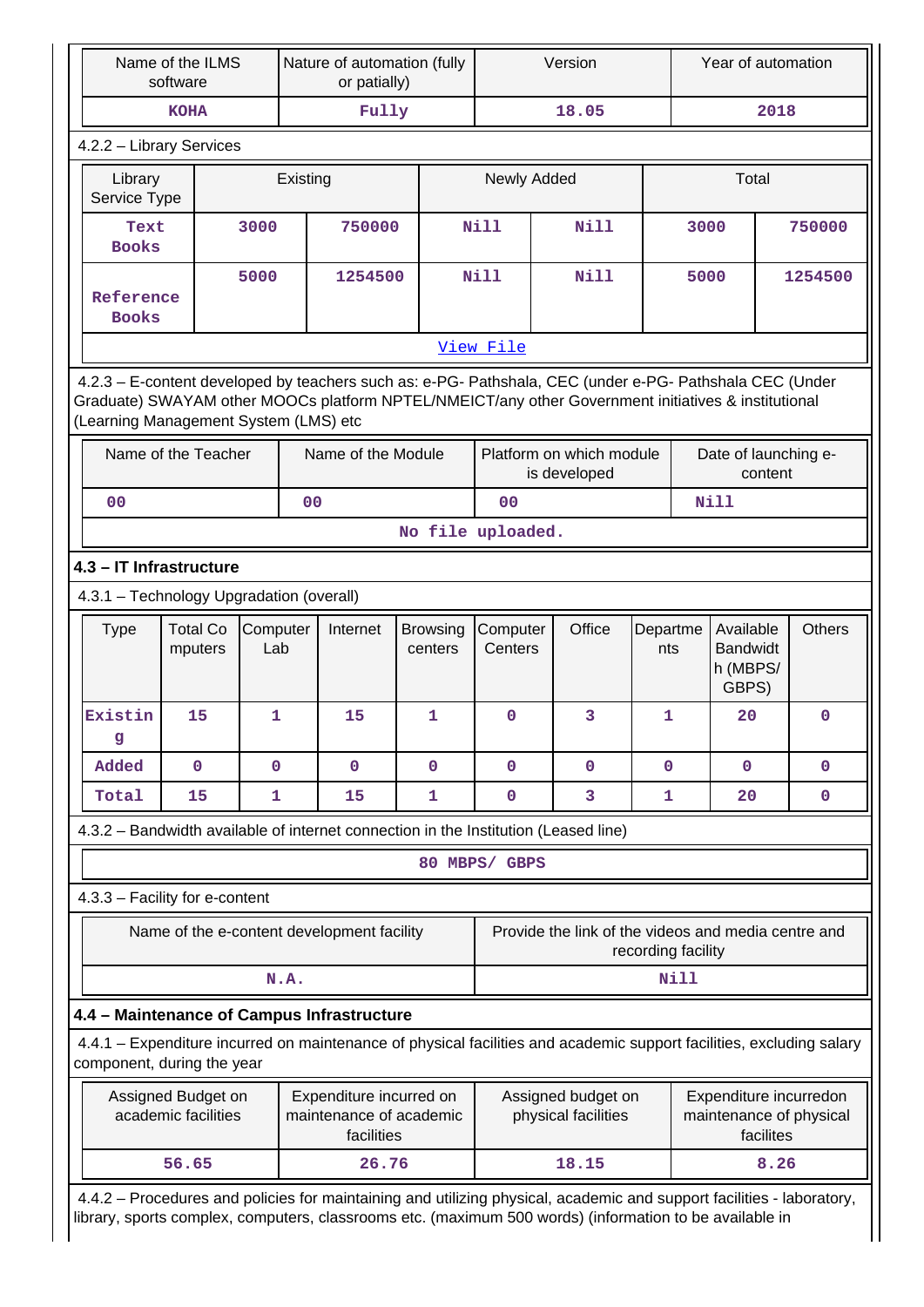institutional Website, provide link)

 **The physical, academic and support facilities of the college such as Laboratory, Library, Sports Complex, Computers, Class Rooms etc. are looked after by various committees and sub committees like library committee, Games Committee, ICT Committee, Campus Maintenance Committee etc. The committees are engaged in continuous up gradation of those aspects. Online catalogue system namely KOHA has been introduced to facilitate to use library. Games Committee looks after regular sports and related activities and purchase sports equipments on a regular basis. ICT and Campus maintenance committee take care of Laboratory, computers and class rooms and suggest necessary requirements. Annual audit and review are done to utilize maximum use of these facilities. Proposals are obtained from the members of respective committees in various meetings arranged by the committees and after that proposals are carried forward to the Governing Body of the college. The body finally takes decisions followed by implementation. Initiatives are taken for general maintenance and up gradation in a decentralized manner. The institution provides advanced facilities to the stakeholders in order to keep up the vision and mission of the college.**

<http://chaprabangaljhimahavidyalayalibrary.in/>

## **CRITERION V – STUDENT SUPPORT AND PROGRESSION**

## **5.1 – Student Support**

5.1.1 – Scholarships and Financial Support

|                                                                      | Name/Title of the scheme   | Number of students | <b>Amount in Rupees</b> |  |  |  |
|----------------------------------------------------------------------|----------------------------|--------------------|-------------------------|--|--|--|
| Financial Support<br>from institution                                | N.A.                       | Nill               | Nill                    |  |  |  |
| Financial Support<br>from Other Sources                              |                            |                    |                         |  |  |  |
| a) National                                                          | Post Matric,<br>SVMCM, TSP | 1545               | 9339200                 |  |  |  |
| b) International                                                     | N.A.                       | Nill               | Nill                    |  |  |  |
| $\pi \pi \Delta$ and $\pi \pi \Delta \Delta$ and $\pi \Delta \Delta$ |                            |                    |                         |  |  |  |

### [View File](https://assessmentonline.naac.gov.in/public/Postacc/Scholarships/19199_Scholarships_1647412524.xlsx)

 5.1.2 – Number of capability enhancement and development schemes such as Soft skill development, Remedial coaching, Language lab, Bridge courses, Yoga, Meditation, Personal Counselling and Mentoring etc.,

| Name of the capability<br>enhancement scheme | Date of implemetation | Number of students<br>enrolled | Agencies involved |  |  |  |  |
|----------------------------------------------|-----------------------|--------------------------------|-------------------|--|--|--|--|
| Yoga                                         | 03/09/2018            | 92                             | Nill              |  |  |  |  |
| View File                                    |                       |                                |                   |  |  |  |  |

 5.1.3 – Students benefited by guidance for competitive examinations and career counselling offered by the institution during the year

| Year      | Name of the<br>scheme           | Number of<br>benefited<br>students for<br>competitive<br>examination | Number of<br>benefited<br>students by<br>career<br>counseling<br>activities | Number of<br>students who<br>have passedin<br>the comp. exam | Number of<br>studentsp placed |  |  |
|-----------|---------------------------------|----------------------------------------------------------------------|-----------------------------------------------------------------------------|--------------------------------------------------------------|-------------------------------|--|--|
| 2020      | Carrer<br>Counselling<br>Scheme | 98                                                                   | 98                                                                          | 2                                                            | 2                             |  |  |
| View File |                                 |                                                                      |                                                                             |                                                              |                               |  |  |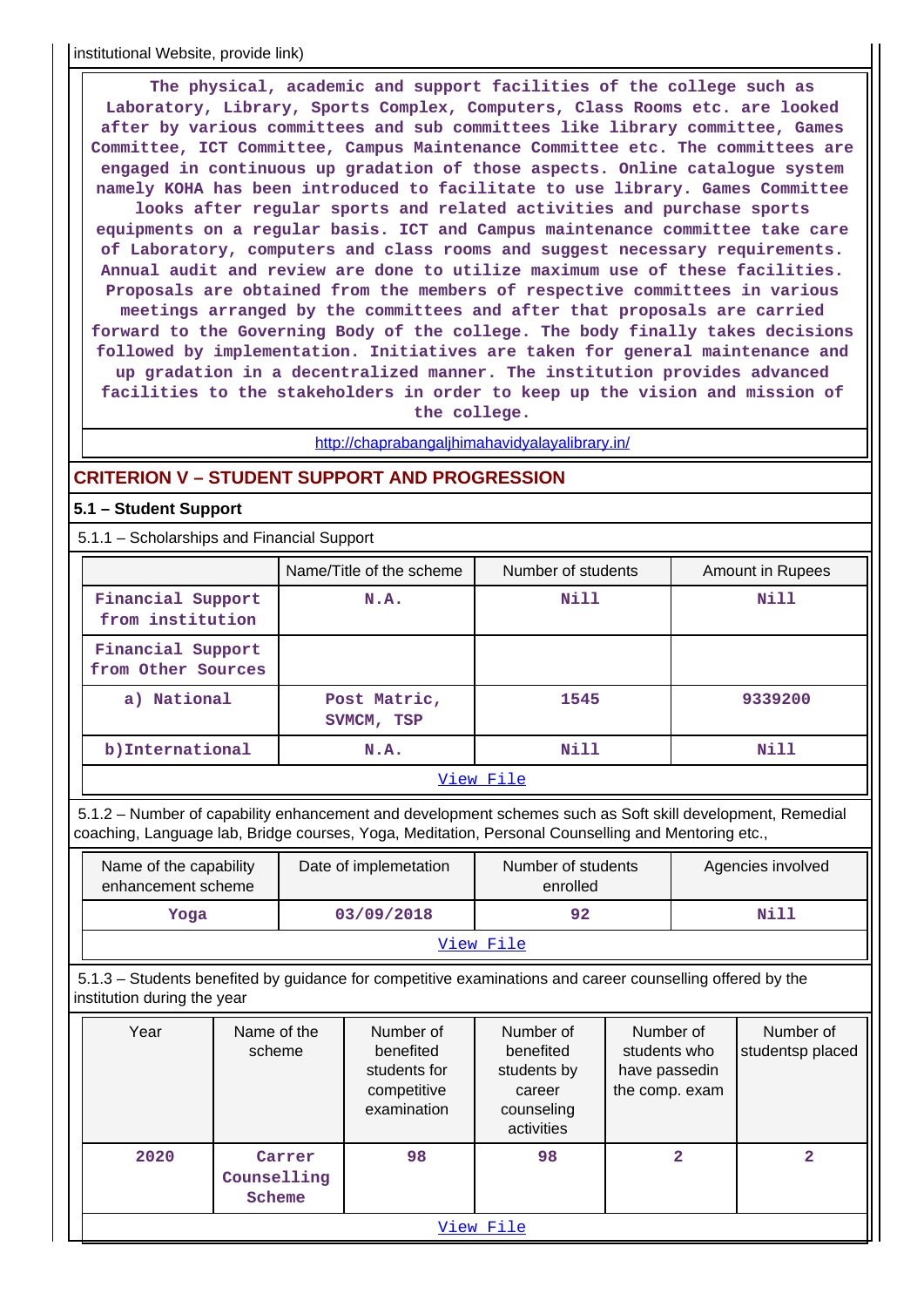5.1.4 – Institutional mechanism for transparency, timely redressal of student grievances, Prevention of sexual harassment and ragging cases during the year Total grievances received | Number of grievances redressed | Avg. number of days for grievance redressal  **Nill Nill Nill 5.2 – Student Progression** 5.2.1 – Details of campus placement during the year **On campus On campus On campus Deficiency Off campus** Nameof organizations visited Number of students participated Number of stduents placed **Namenf** organizations visited Number of students participated Number of stduents placed N.A. | Nill | Nill | Nill | Nill | Nill **No file uploaded.** 5.2.2 – Student progression to higher education in percentage during the year Year | Number of students enrolling into higher education Programme graduated from Depratment graduated from Name of institution joined Name of programme admitted to  **2019 7 B.A. Hons Nill Nill M.A** [View File](https://assessmentonline.naac.gov.in/public/Postacc/Progression/19199_Progression_1647412706.xlsx) 5.2.3 – Students qualifying in state/ national/ international level examinations during the year (eg:NET/SET/SLET/GATE/GMAT/CAT/GRE/TOFEL/Civil Services/State Government Services) Items **Number of students selected/ qualifying** Any Other 3 [View File](https://assessmentonline.naac.gov.in/public/Postacc/Qualifying/19199_Qualifying_1647413261.xlsx) 5.2.4 – Sports and cultural activities / competitions organised at the institution level during the year Activity **Activity Level** Level **Number of Participants** Sports **College 1** 24 [View File](https://assessmentonline.naac.gov.in/public/Postacc/Activities_Organised/19199_Activities_Organised_1647412902.xlsx) **5.3 – Student Participation and Activities** 5.3.1 – Number of awards/medals for outstanding performance in sports/cultural activities at national/international level (award for a team event should be counted as one) Year | Name of the award/medal National/ Internaional Number of awards for **Sports** Number of awards for **Cultural** Student ID number Name of the student  **Nill N.A. Nill Nill Nill 00 N.A. No file uploaded.** 5.3.2 – Activity of Student Council & representation of students on academic & administrative bodies/committees of the institution (maximum 500 words) **The institution has an active Students' Council (Students' Union) since its inception in 2001. The Students' Council is a body of students duly elected from among the students of the college. The Students' Council is administered by the regulations laid down in the statute of the University of Kalyani. The**

**Students' Council has a treasurer and its annual budget is presented to and**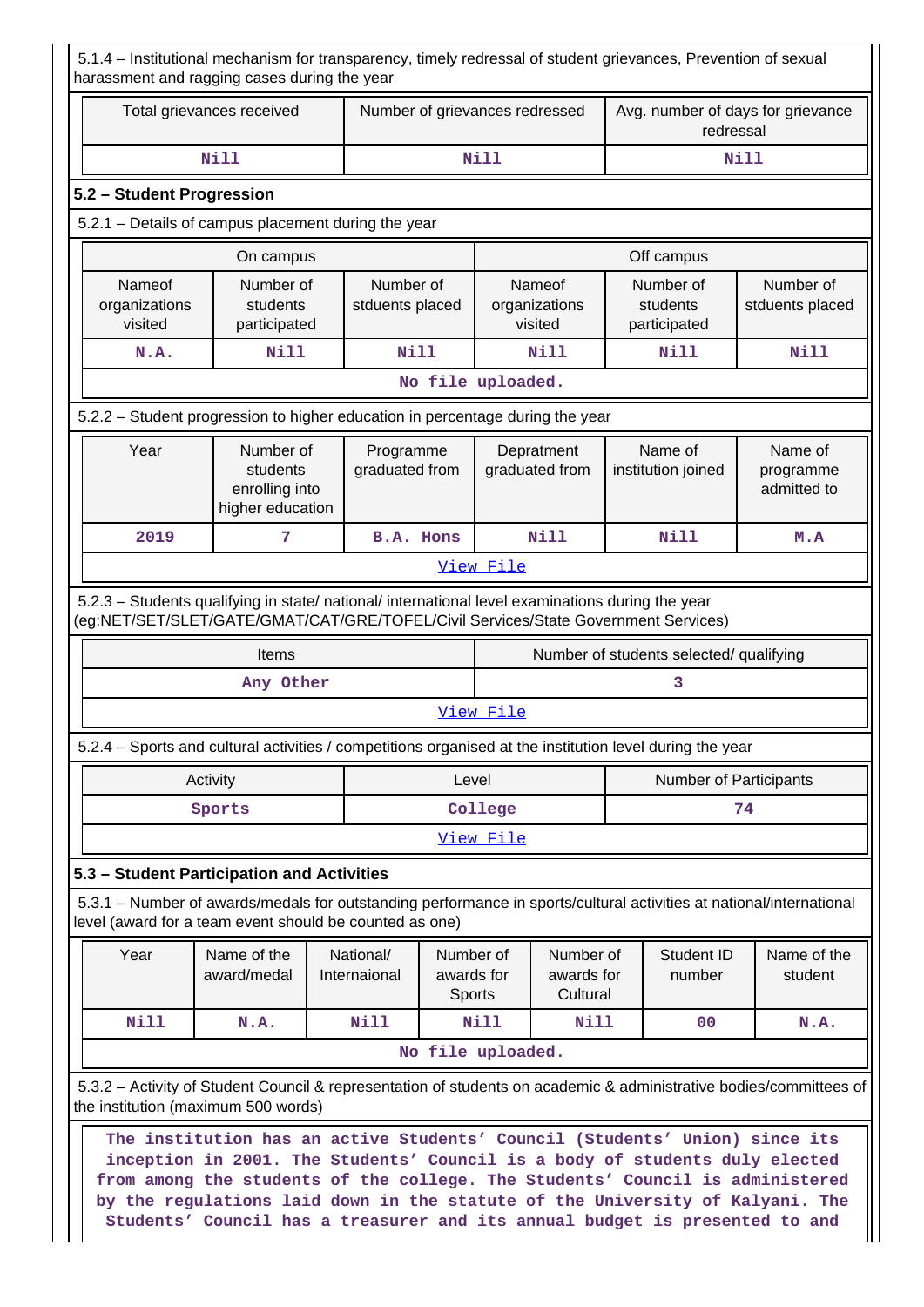**approved by the administration. The Students' Council plays an active role in the academic, administrative, sports and cultural activities of the institution. The Students' Council remains active throughout the academic year. It organizes various cultural and sports activities. It organizes a Fresher's Welcome, an Annual Cultural Fest, Inter-Department Quiz, Debate etc. The Students' Council organizes various sporting activities, like Annual Sports meet of the College every year, carom tournament. Besides, the Students Council organizes various activities to promote social responsibilities of the students by organizing programmes such as annual Blood Donation Camp, extension activities in the neighboring communities etc. The Students' council arranges the celebration of various auspicious days like the Teachers' Day, the Children's Day, the Independence Day, the Republic Day, International Language Day, Kanyashree Day etc. The Students' council also arranges the commemoration of the Birth and Death of various important personalities like Mahatma Gandhi, Netaji Subhash Ch. Bose, Swami Vivekananda etc. To foster communal harmony and integrity among the students Holi is celebrated with due respect and maîtriutsav is organized by the Students' Council on the day of Raksha Bandhan. To inculcate moral values among the Students Saraswati Bandana is organized with much fanfare and enthusiasm among the students. In representation of students on academic administrative bodies/ committee of the institution, the General Secretary of the Students' Council is an ex-officio member of the Governing Body. The General Secretary participates in the discussions and decisions of the Governing Body and conveys the opinion of the students (collected through the meeting of the class representatives) to the Governing Body and conveys the decision of the Governing Body to the students and ensures their participation regarding the same. The Students' Council has its own subcommittee-cultural, magazine literary, students' welfare, sports games, common room (boys and girls). The sub-committees are headed by a teacher of the college. The concerned teacher co-ordinates the activities of the sub-committee with that of the Teachers' Council. Thus, an optimum participation of the students is ensured in the various academic and administrative bodies of the**

**college.**

## **5.4 – Alumni Engagement**

5.4.1 – Whether the institution has registered Alumni Association?

 **Yes**

 **The Alumni Association of Chapra Bangaljhi Mahavidyalaya is known as "Chapra Bangaljhi Mahavidyalaya Alumni Association". The permanent office of the Association is at the campus of Chapra Bangaljhi Mahavidyalaya, Bangaljhi, Nadia-741123. The association has applied for its registration and the Date of Application is 10.03.2019. The Alumni has been registered on 17th October 2019 with Regn No. S0007410 2019-20 The association has, in its first general meeting, has formed an Executive Committee with Eleven office bearers including many stakeholders like Principal, Ex-students of the college, college faculties and social workers. In its initial stages the committee has organized a few preparatory meetings. Since its formation, the Alumni Association has been actively taking part in the overall well-being of the college. The Alumni Association met with present students of different departments variously and through active interaction took stock of the immediate conditions of the departments. The association has conveyed the essence of the meetings with the suggestions to the administration and assured the students of their cooperation wherever needed.**

5.4.2 – No. of enrolled Alumni:

**17**

5.4.3 – Alumni contribution during the year (in Rupees) :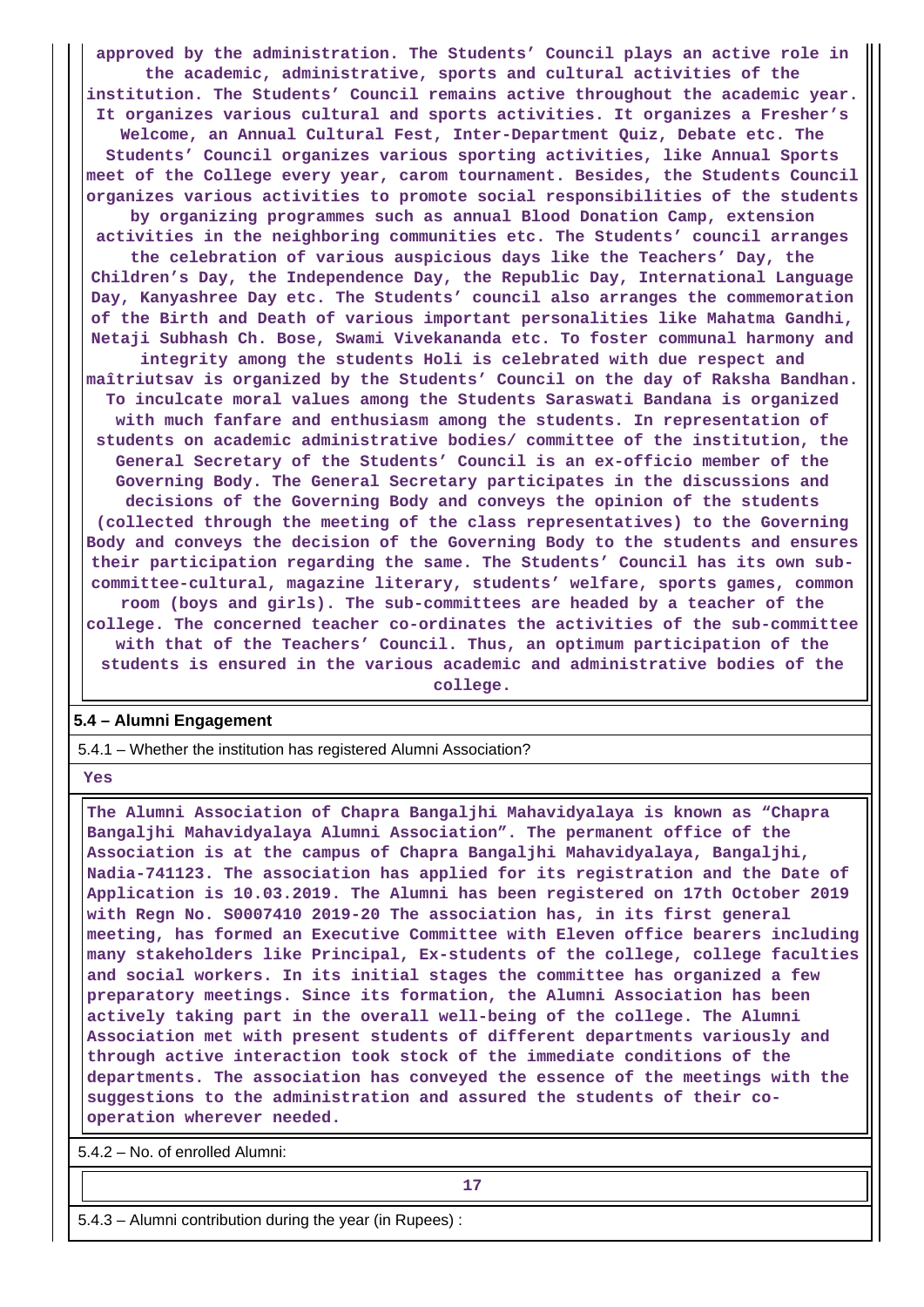5.4.4 – Meetings/activities organized by Alumni Association :

**0**

## **0**

## **CRITERION VI – GOVERNANCE, LEADERSHIP AND MANAGEMENT**

## **6.1 – Institutional Vision and Leadership**

 6.1.1 – Mention two practices of decentralization and participative management during the last year (maximum 500 words)

 **The college practices participatory management system for functioning of all the assignments in decentralizing manner. Administration and governance is democratic in nature as the principal takes decision of implementing any policy after discussing with the various committees and sub committees.The college follows the process of decentralized administration by assigning different college services and activities to all persons related and concerned with the college depending upon their executive skills. The institution emphasizes the inclusion of all the employees working at different level to get some share in the authority. The College follows the policy of decentralization. The Governing Body delegates all the academic and non-academic decisions based on policy to the college Committee headed by the President of Governing Body and Principal. The college Committee formulates common working procedures and entrusts the implementation through departments. The departmental head manages the day to day activities of the department and keeps a track of co-curricular and extra-curricular activities in the College. Other units of the college like sports, arts, library etc. have operational autonomy under the guidance of the various committees and students are involved from various departments in the decision-taking process Case study: New books were required to be bought in the new session for the implementation of CBCS curriculum. The buying of the books were done in a decentralized manner. First the principal called a meeting with the library committee regarding the purchasing of books.After the meeting the library committee asked for the lists of required books from every departments by circulating a notice. Departmental Head submitted the lists of books after discussing with the other faculty members in departmental meetings. Then the principal arranged a meeting with the library committee,finance committee and purchase committee to make a final central list. After the meeting Bursar and fiance committee allotted budget. Finally tender was called to purchase of books. Another instance of task distribution is preparing AQAR report. The IQAC coordinator arranged a meeting with all the employees and in that meeting discussion was made over the preparation of submitting AQAR report. The IQAC coordinator divided seven criterion among seven group consists of two or three employees and gave a submission date . As the workload was distributed and every employees took part in assembling data to make the report the task became convenient.**

6.1.2 – Does the institution have a Management Information System (MIS)?

## *Yes*

## **6.2 – Strategy Development and Deployment**

6.2.1 – Quality improvement strategies adopted by the institution for each of the following (with in 100 words each):

| <b>Strategy Type</b>   | Details                                                                                                                                                                                             |
|------------------------|-----------------------------------------------------------------------------------------------------------------------------------------------------------------------------------------------------|
| Curriculum Development | As the college is affiliated under<br>the University of Kalyani it follows<br>the curriculum developed by the<br>university. Though the college does not<br>take part in the curriculum development |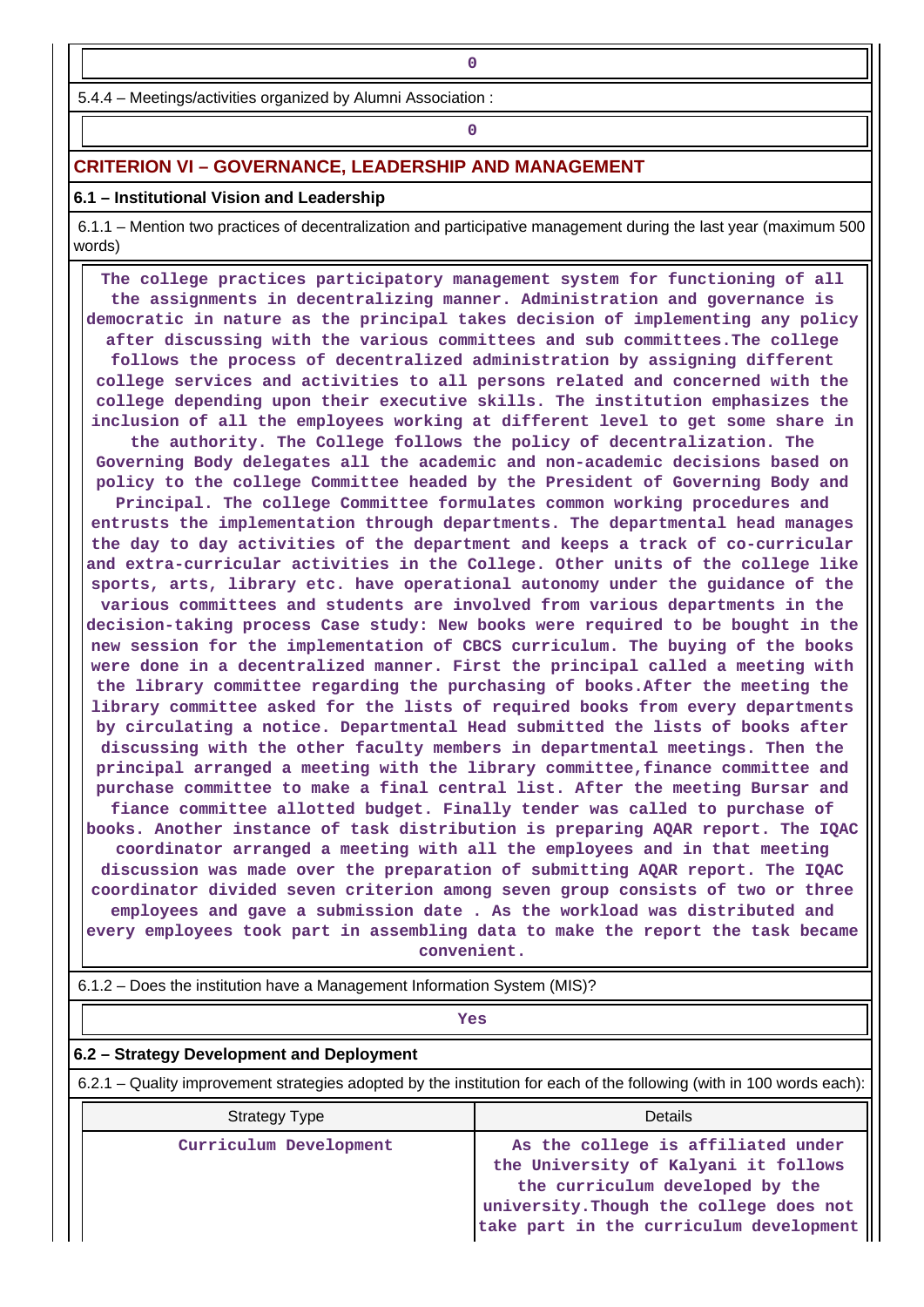|                                                               | or modification the faculty of the<br>institution always try to impart utmost<br>objective of the curriculum into the<br>students. Feedback from the<br>stakeholders regarding the curriculum<br>is taken.                                                                                                                                                                                                                                                                                                                                                                                                                                                                                                                                                                                                                                                                          |
|---------------------------------------------------------------|-------------------------------------------------------------------------------------------------------------------------------------------------------------------------------------------------------------------------------------------------------------------------------------------------------------------------------------------------------------------------------------------------------------------------------------------------------------------------------------------------------------------------------------------------------------------------------------------------------------------------------------------------------------------------------------------------------------------------------------------------------------------------------------------------------------------------------------------------------------------------------------|
| Teaching and Learning                                         | The college faculty give effort to<br>skillful teaching learning procedure<br>imparting applied knowledge, practical<br>experience and using different ICT<br>aids. Teachers participate in<br>professional development and quality<br>improvement Program like orientation<br>program, refresher course, seminars,<br>workshops, etc to orient them into<br>updated teaching learning process.<br>Online teaching learning has been<br>initiated during lockdown to continue<br>the teaching process. Online classes<br>have been conducted using digital<br>platform like zoom, google meet, team<br>link, etc. Faculty of Political science<br>department have shared teaching<br>learning content through their YouTube<br>channel. Special online lecture series<br>delivered by guest speakers have been<br>organized by the Department of Bengali,<br>English and Geography. |
| Examination and Evaluation                                    | As the college is affiliated to the<br>University of Kalyani it follows the<br>schedule and guidelines of final<br>semester examination conducted by the<br>university. Regular class tests,<br>internal tests are arranged by the<br>respective departments to evaluate the<br>progress of the students. During a<br>semester two internal examination are<br>conducted centrally by the college.<br>During lock down for covid 19 pandemic<br>the college has initiated internal<br>examination through online mode.<br>Faculty of the college take part in<br>evaluating university exam papers.                                                                                                                                                                                                                                                                                 |
| Library, ICT and Physical<br>Infrastructure / Instrumentation | The college library is equipped with<br>a good number of syllabus oriented and<br>reference books. CCTV and wifi are<br>installed in the library area. Digital<br>accessibility has been initiated. The<br>library has an institutional membership<br>with UGC N -List Program. The college<br>has one smart classroom, one seminar<br>hall with ICT facility. Various<br>subcommittee s like Technology<br>Upgradation, Campus Maintenance are<br>constituted for monitoring the optimal<br>utilisation of resources.                                                                                                                                                                                                                                                                                                                                                              |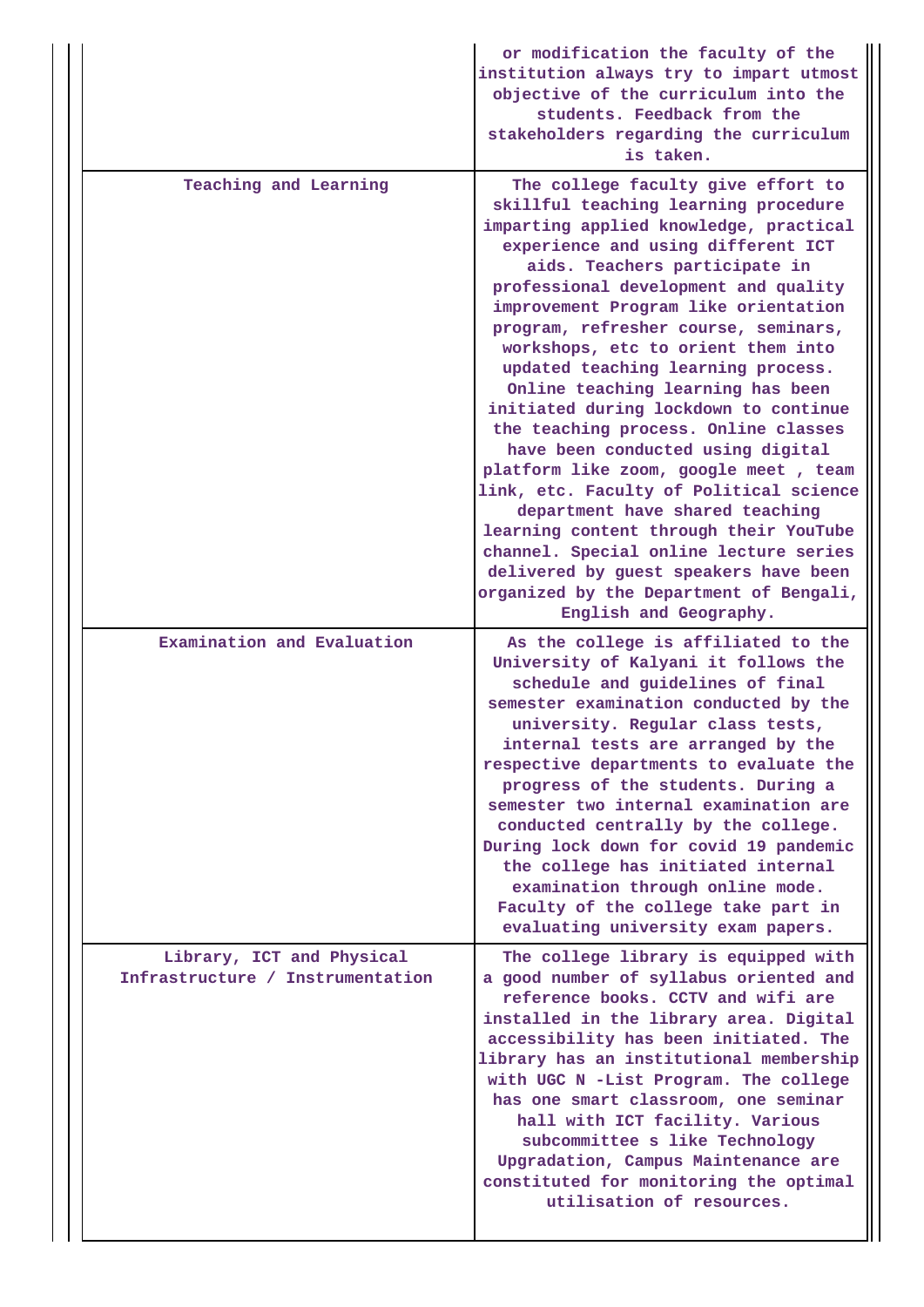| Admission of Students | Admission process is conducted<br>through online mode on the basis of |
|-----------------------|-----------------------------------------------------------------------|
|                       |                                                                       |
|                       | merit list. Merit panel is based on the                               |
|                       | marks scored in class xii examination.                                |
|                       | Admission procedure is transparent and                                |
|                       | follows the university norms. The                                     |
|                       | college has constituted an admission                                  |
|                       | sub committee to monitor the admission                                |
|                       | process. During pandemic situation                                    |
|                       | online admission has been done                                        |
|                       | according to Covid guidelines issued by                               |
|                       | the government from time to time.                                     |

6.2.2 – Implementation of e-governance in areas of operations:

| E-governace area              | <b>Details</b>                                                                                                                                                                                                                                                                                                                                                                                                                                                                                                                                                                                                                   |
|-------------------------------|----------------------------------------------------------------------------------------------------------------------------------------------------------------------------------------------------------------------------------------------------------------------------------------------------------------------------------------------------------------------------------------------------------------------------------------------------------------------------------------------------------------------------------------------------------------------------------------------------------------------------------|
| Finance and Accounts          | The college is a part of the HRMS<br>from where the salary of the employees<br>is electronically disbursed. The fees<br>from the students is collected through<br>online mode.                                                                                                                                                                                                                                                                                                                                                                                                                                                   |
| Student Admission and Support | A particular website has been<br>maintained by the college for online<br>admission process. The entire process<br>of online admission is merit based,<br>transparent and done by online mode.<br>Students can access all the information<br>about the admission through college<br>website. Course details, routine,<br>syllabus are available in the college<br>website. All kind of college noticed<br>are published on the college website.                                                                                                                                                                                   |
| Examination                   | After pandemic the University of<br>Kalyani have been organizing end<br>semester examination through blended<br>mode. Students have appeared in online<br>examination and submitted the answer<br>script in a dedicated college portal.<br>After evaluating the answer scripts<br>marks are uploaded on the portal of the<br>University of Kalyani. Internal<br>examination is also being organized by<br>the the college through online mode.<br>Question s of the examination are<br>published on the college website on the<br>day of examination and students have to<br>submit their answer sheet through<br>online portal. |

## **6.3 – Faculty Empowerment Strategies**

 6.3.1 – Teachers provided with financial support to attend conferences / workshops and towards membership fee of professional bodies during the year

| Year | Name of Teacher | Name of conference/<br>workshop attended<br>for which financial | Name of the<br>professional body for<br>which membership | Amount of support |
|------|-----------------|-----------------------------------------------------------------|----------------------------------------------------------|-------------------|
|      |                 | support provided                                                | fee is provided                                          |                   |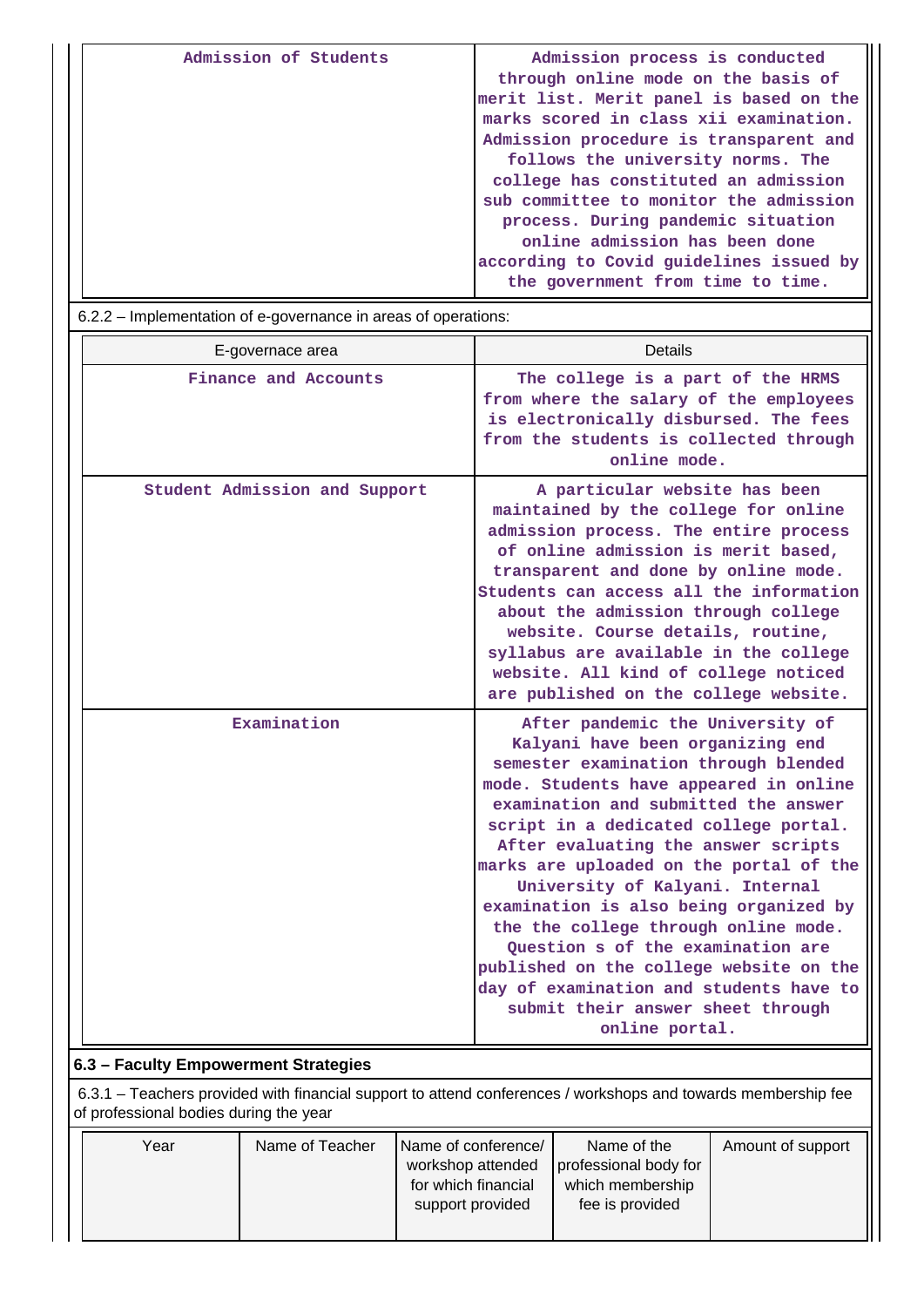| Title of the<br>administrative                                                                                                                                                                                                                                                                                                                                                                                                                                                                                                                                  |                          |         |                                                                                                                                                                 |                                                                                                                  |                                                                                                                     |                                                                                                                                                                                                                     |  |  |  |
|-----------------------------------------------------------------------------------------------------------------------------------------------------------------------------------------------------------------------------------------------------------------------------------------------------------------------------------------------------------------------------------------------------------------------------------------------------------------------------------------------------------------------------------------------------------------|--------------------------|---------|-----------------------------------------------------------------------------------------------------------------------------------------------------------------|------------------------------------------------------------------------------------------------------------------|---------------------------------------------------------------------------------------------------------------------|---------------------------------------------------------------------------------------------------------------------------------------------------------------------------------------------------------------------|--|--|--|
|                                                                                                                                                                                                                                                                                                                                                                                                                                                                                                                                                                 |                          |         |                                                                                                                                                                 | No file uploaded.                                                                                                |                                                                                                                     |                                                                                                                                                                                                                     |  |  |  |
|                                                                                                                                                                                                                                                                                                                                                                                                                                                                                                                                                                 |                          |         | 6.3.2 - Number of professional development / administrative training programmes organized by the College for<br>teaching and non teaching staff during the year |                                                                                                                  |                                                                                                                     |                                                                                                                                                                                                                     |  |  |  |
| training<br>programme<br>organised for<br>non-teaching<br>staff                                                                                                                                                                                                                                                                                                                                                                                                                                                                                                 |                          | To Date |                                                                                                                                                                 |                                                                                                                  | Number of<br>participants<br>(non-teaching<br>staff)                                                                |                                                                                                                                                                                                                     |  |  |  |
| <b>Nill</b>                                                                                                                                                                                                                                                                                                                                                                                                                                                                                                                                                     | <b>Nill</b>              |         |                                                                                                                                                                 |                                                                                                                  |                                                                                                                     | Nill                                                                                                                                                                                                                |  |  |  |
|                                                                                                                                                                                                                                                                                                                                                                                                                                                                                                                                                                 |                          |         |                                                                                                                                                                 |                                                                                                                  |                                                                                                                     |                                                                                                                                                                                                                     |  |  |  |
|                                                                                                                                                                                                                                                                                                                                                                                                                                                                                                                                                                 |                          |         |                                                                                                                                                                 |                                                                                                                  |                                                                                                                     |                                                                                                                                                                                                                     |  |  |  |
| Title of the<br>Number of teachers<br>From Date<br>To date<br>Duration<br>professional<br>who attended<br>development<br>programme                                                                                                                                                                                                                                                                                                                                                                                                                              |                          |         |                                                                                                                                                                 |                                                                                                                  |                                                                                                                     |                                                                                                                                                                                                                     |  |  |  |
|                                                                                                                                                                                                                                                                                                                                                                                                                                                                                                                                                                 |                          |         |                                                                                                                                                                 | 31/12/2019                                                                                                       |                                                                                                                     | 45                                                                                                                                                                                                                  |  |  |  |
|                                                                                                                                                                                                                                                                                                                                                                                                                                                                                                                                                                 |                          |         |                                                                                                                                                                 |                                                                                                                  |                                                                                                                     |                                                                                                                                                                                                                     |  |  |  |
|                                                                                                                                                                                                                                                                                                                                                                                                                                                                                                                                                                 |                          |         |                                                                                                                                                                 |                                                                                                                  |                                                                                                                     |                                                                                                                                                                                                                     |  |  |  |
|                                                                                                                                                                                                                                                                                                                                                                                                                                                                                                                                                                 |                          |         |                                                                                                                                                                 |                                                                                                                  |                                                                                                                     |                                                                                                                                                                                                                     |  |  |  |
|                                                                                                                                                                                                                                                                                                                                                                                                                                                                                                                                                                 |                          |         |                                                                                                                                                                 |                                                                                                                  |                                                                                                                     | <b>Full Time</b><br>Nill                                                                                                                                                                                            |  |  |  |
|                                                                                                                                                                                                                                                                                                                                                                                                                                                                                                                                                                 |                          |         |                                                                                                                                                                 |                                                                                                                  |                                                                                                                     |                                                                                                                                                                                                                     |  |  |  |
|                                                                                                                                                                                                                                                                                                                                                                                                                                                                                                                                                                 |                          |         |                                                                                                                                                                 |                                                                                                                  |                                                                                                                     |                                                                                                                                                                                                                     |  |  |  |
| Teaching<br>Post Matrick<br>EPF facility, Sastha<br>02EPF facility, Sastha<br>Sathi health scheme,<br>Sathi health scheme<br>scholarship, Talent<br>maternity leave<br>Support Programme, Swami<br>Vivekananda Merit cum<br>Means, national<br>scholarship programme.                                                                                                                                                                                                                                                                                           |                          |         |                                                                                                                                                                 |                                                                                                                  |                                                                                                                     |                                                                                                                                                                                                                     |  |  |  |
| 6.4 - Financial Management and Resource Mobilization                                                                                                                                                                                                                                                                                                                                                                                                                                                                                                            |                          |         |                                                                                                                                                                 |                                                                                                                  |                                                                                                                     |                                                                                                                                                                                                                     |  |  |  |
| 6.4.1 – Institution conducts internal and external financial audits regularly (with in 100 words each)                                                                                                                                                                                                                                                                                                                                                                                                                                                          |                          |         |                                                                                                                                                                 |                                                                                                                  |                                                                                                                     |                                                                                                                                                                                                                     |  |  |  |
| Internal Audit: There is a bursar nominated from the faculty members to look<br>after the financial matters and sub committees like finance committee and<br>purchase committee are constituted to appropriate uses of available finance.<br>The decision taken by the bursar, finance committee and sub committee has to be<br>granted and finalised before implementation. External Financial audit:<br>Financial audit is conducted in regular basis in every year. Audit of the<br>session 2019-2020 has been done by the Mookerjee Banerjee Co, government |                          |         |                                                                                                                                                                 |                                                                                                                  |                                                                                                                     |                                                                                                                                                                                                                     |  |  |  |
|                                                                                                                                                                                                                                                                                                                                                                                                                                                                                                                                                                 | Full Time<br><b>Nill</b> |         | From date<br>15/11/2019<br><u>View File</u><br>Non-teaching                                                                                                     | No file uploaded.<br>6.3.4 - Faculty and Staff recruitment (no. for permanent recruitment):<br>Permanent<br>Nill | Nill<br>Course, Short Term Course, Faculty Development Programmes during the year<br>approved charterd accountants. | Number of<br>participants<br>(Teaching<br>staff)<br><b>Nill</b><br>6.3.3 - No. of teachers attending professional development programmes, viz., Orientation Programme, Refresher<br>Non-teaching<br><b>Students</b> |  |  |  |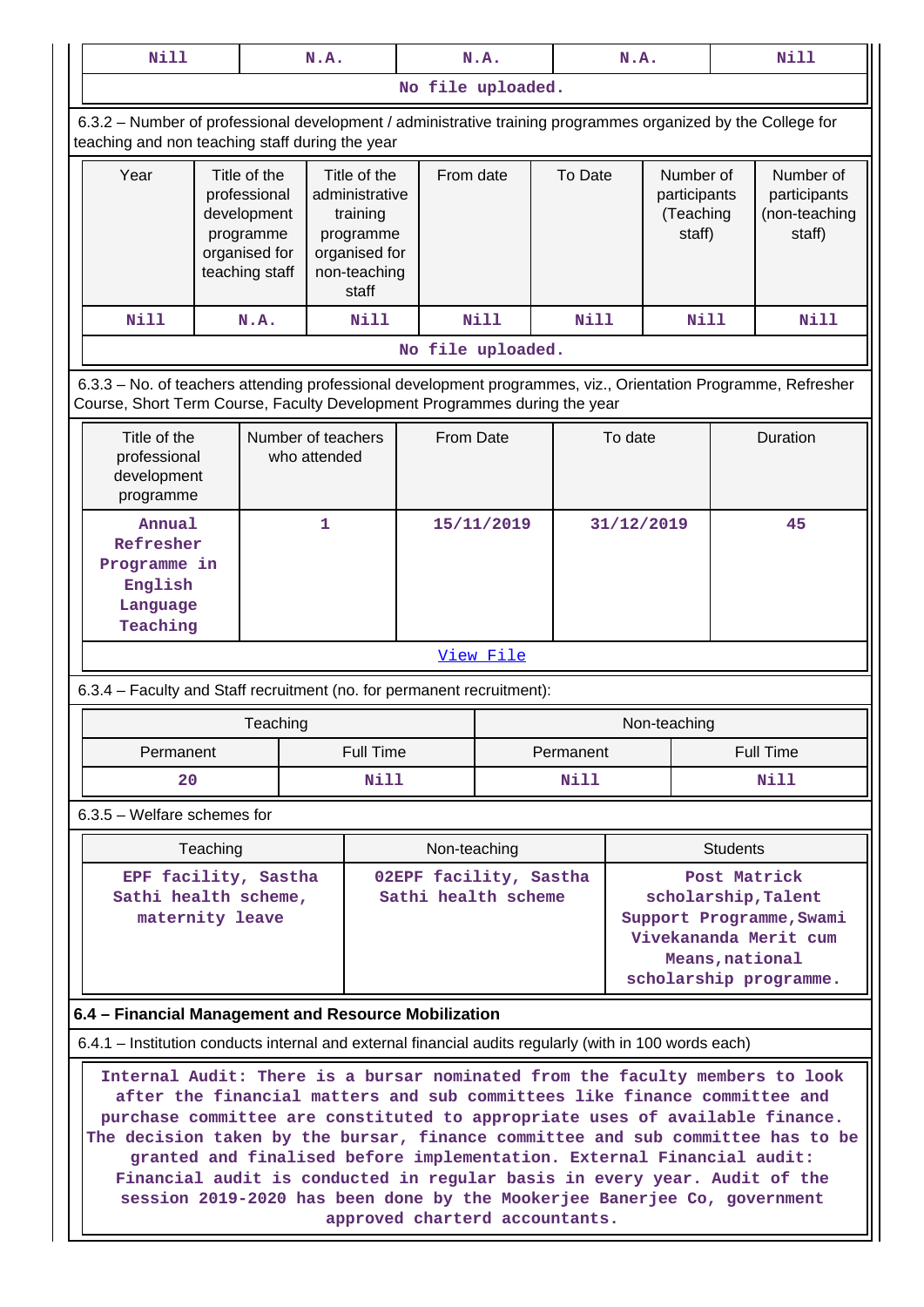| 6.4.2 - Funds / Grants received from management, non-government bodies, individuals, philanthropies during the<br>year(not covered in Criterion III)                                                                                                                                                                                                                                                                                                                                                    |                                                                                                                                                                                                                                                                                                                                                                                                                       |                                                                                      |                      |                    |                                                                        |  |
|---------------------------------------------------------------------------------------------------------------------------------------------------------------------------------------------------------------------------------------------------------------------------------------------------------------------------------------------------------------------------------------------------------------------------------------------------------------------------------------------------------|-----------------------------------------------------------------------------------------------------------------------------------------------------------------------------------------------------------------------------------------------------------------------------------------------------------------------------------------------------------------------------------------------------------------------|--------------------------------------------------------------------------------------|----------------------|--------------------|------------------------------------------------------------------------|--|
| Name of the non government<br>funding agencies /individuals                                                                                                                                                                                                                                                                                                                                                                                                                                             |                                                                                                                                                                                                                                                                                                                                                                                                                       | Funds/ Grnats received in Rs.                                                        |                      | Purpose            |                                                                        |  |
| 0 <sub>0</sub>                                                                                                                                                                                                                                                                                                                                                                                                                                                                                          |                                                                                                                                                                                                                                                                                                                                                                                                                       |                                                                                      | Nill                 | Nill               |                                                                        |  |
| No file uploaded.                                                                                                                                                                                                                                                                                                                                                                                                                                                                                       |                                                                                                                                                                                                                                                                                                                                                                                                                       |                                                                                      |                      |                    |                                                                        |  |
| 6.4.3 - Total corpus fund generated                                                                                                                                                                                                                                                                                                                                                                                                                                                                     |                                                                                                                                                                                                                                                                                                                                                                                                                       |                                                                                      |                      |                    |                                                                        |  |
|                                                                                                                                                                                                                                                                                                                                                                                                                                                                                                         |                                                                                                                                                                                                                                                                                                                                                                                                                       | 00                                                                                   |                      |                    |                                                                        |  |
| 6.5 - Internal Quality Assurance System                                                                                                                                                                                                                                                                                                                                                                                                                                                                 |                                                                                                                                                                                                                                                                                                                                                                                                                       |                                                                                      |                      |                    |                                                                        |  |
| 6.5.1 – Whether Academic and Administrative Audit (AAA) has been done?                                                                                                                                                                                                                                                                                                                                                                                                                                  |                                                                                                                                                                                                                                                                                                                                                                                                                       |                                                                                      |                      |                    |                                                                        |  |
| <b>Audit Type</b>                                                                                                                                                                                                                                                                                                                                                                                                                                                                                       |                                                                                                                                                                                                                                                                                                                                                                                                                       | External                                                                             |                      | Internal           |                                                                        |  |
|                                                                                                                                                                                                                                                                                                                                                                                                                                                                                                         | Yes/No                                                                                                                                                                                                                                                                                                                                                                                                                | Agency                                                                               |                      | Yes/No             | Authority                                                              |  |
| Academic                                                                                                                                                                                                                                                                                                                                                                                                                                                                                                | No                                                                                                                                                                                                                                                                                                                                                                                                                    |                                                                                      | Nill                 | Yes                | Principal,<br><b>IQAC</b><br>Coordinator,<br>Sub committee<br>Convenor |  |
| Administrative                                                                                                                                                                                                                                                                                                                                                                                                                                                                                          | <b>No</b>                                                                                                                                                                                                                                                                                                                                                                                                             |                                                                                      | Nill                 | <b>No</b>          | Nill                                                                   |  |
| 6.5.2 – Activities and support from the Parent – Teacher Association (at least three)                                                                                                                                                                                                                                                                                                                                                                                                                   |                                                                                                                                                                                                                                                                                                                                                                                                                       |                                                                                      |                      |                    |                                                                        |  |
|                                                                                                                                                                                                                                                                                                                                                                                                                                                                                                         | department. Discussion has been made over the various topics like<br>courses, future prospects, students progression , welfare scheme, etc between<br>parents and teachers. Valuable feedbacks from the parents are taken in a<br>written format and are forwarded to the concerned authorities. Parents are<br>encouraged to keep contacts with the teachers to know about the progression<br>report of their wards. |                                                                                      |                      |                    |                                                                        |  |
|                                                                                                                                                                                                                                                                                                                                                                                                                                                                                                         |                                                                                                                                                                                                                                                                                                                                                                                                                       |                                                                                      |                      |                    |                                                                        |  |
| 6.5.3 – Development programmes for support staff (at least three)<br>Staffs are always encouraged and allowed to attend development programs like<br>seminar, workshops, orientation programs organized by the university and other<br>institutions. In the last session before implementation of CBCS curriculum a<br>seminar was conducted for making aware the staffs about the new curriculum<br>strategy. IQAC has decided to organize a computer training program for the non<br>teaching staffs. |                                                                                                                                                                                                                                                                                                                                                                                                                       |                                                                                      |                      |                    |                                                                        |  |
| 6.5.4 - Post Accreditation initiative(s) (mention at least three)                                                                                                                                                                                                                                                                                                                                                                                                                                       |                                                                                                                                                                                                                                                                                                                                                                                                                       |                                                                                      |                      |                    |                                                                        |  |
|                                                                                                                                                                                                                                                                                                                                                                                                                                                                                                         |                                                                                                                                                                                                                                                                                                                                                                                                                       | Solar energy installation Rain water harvesting Tree plantation in college<br>ground |                      |                    |                                                                        |  |
| 6.5.5 - Internal Quality Assurance System Details                                                                                                                                                                                                                                                                                                                                                                                                                                                       |                                                                                                                                                                                                                                                                                                                                                                                                                       |                                                                                      |                      |                    |                                                                        |  |
|                                                                                                                                                                                                                                                                                                                                                                                                                                                                                                         | a) Submission of Data for AISHE portal<br>Yes                                                                                                                                                                                                                                                                                                                                                                         |                                                                                      |                      |                    |                                                                        |  |
| b) Participation in NIRF<br>No                                                                                                                                                                                                                                                                                                                                                                                                                                                                          |                                                                                                                                                                                                                                                                                                                                                                                                                       |                                                                                      |                      |                    |                                                                        |  |
| c)ISO certification<br>No                                                                                                                                                                                                                                                                                                                                                                                                                                                                               |                                                                                                                                                                                                                                                                                                                                                                                                                       |                                                                                      |                      |                    |                                                                        |  |
| <b>Nill</b><br>d)NBA or any other quality audit                                                                                                                                                                                                                                                                                                                                                                                                                                                         |                                                                                                                                                                                                                                                                                                                                                                                                                       |                                                                                      |                      |                    |                                                                        |  |
| 6.5.6 – Number of Quality Initiatives undertaken during the year                                                                                                                                                                                                                                                                                                                                                                                                                                        |                                                                                                                                                                                                                                                                                                                                                                                                                       |                                                                                      |                      |                    |                                                                        |  |
| Year                                                                                                                                                                                                                                                                                                                                                                                                                                                                                                    | Name of quality<br>initiative by IQAC                                                                                                                                                                                                                                                                                                                                                                                 | Date of<br>conducting IQAC                                                           | <b>Duration From</b> | <b>Duration To</b> | Number of<br>participants                                              |  |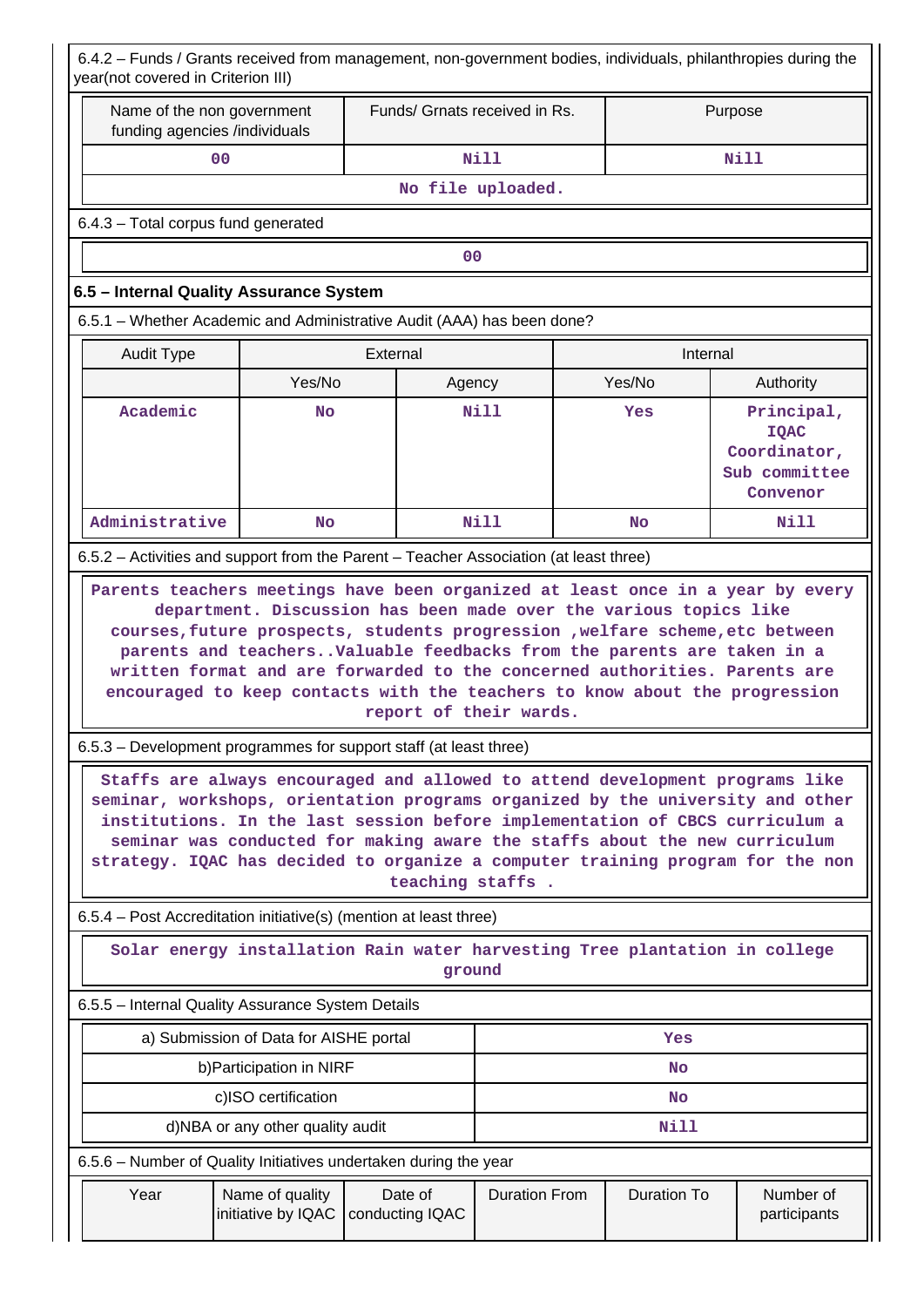| 2019                                                                                                                                                                           | One Day<br>Departmental<br>Seminar on<br>Text and<br>Context: An<br>Interdiscipl<br>inary<br>Perspective<br>organised by<br>Department<br>of English<br>and IQAC |  | 19/11/2019 | 19/11/2019 |  | 19/11/2019             | 35   |
|--------------------------------------------------------------------------------------------------------------------------------------------------------------------------------|------------------------------------------------------------------------------------------------------------------------------------------------------------------|--|------------|------------|--|------------------------|------|
| 2020                                                                                                                                                                           | Parent<br>Teacher<br>Meeting in<br>every<br>Department                                                                                                           |  | 25/02/2020 | 25/02/2020 |  | 25/02/2020             | 120  |
| 2020                                                                                                                                                                           | One Day<br>Workshop on<br>Orientation<br>on Koha<br>organised by<br>IQAC with<br>Technology<br>Up-gradation<br>Cell                                              |  | 05/03/2020 | 05/03/2020 |  | 05/03/2020             | 25   |
| 2020                                                                                                                                                                           | Seminar on<br>Dengue<br>Preventive<br>Measures                                                                                                                   |  | 14/03/2020 | 14/03/2020 |  | 14/03/2020             | 30   |
| 2020                                                                                                                                                                           | Internatio<br>nal Yoga Day                                                                                                                                       |  | 21/06/2020 | 21/06/2020 |  | 21/06/2020             | 89   |
| 2020                                                                                                                                                                           | Webinar on<br>Higher<br>Education in<br>Post<br>Pandemic Era-<br>Priority of<br>Offline or<br>Online Mode.                                                       |  | 30/06/2020 | 30/06/2020 |  | 30/06/2020             | 95   |
|                                                                                                                                                                                |                                                                                                                                                                  |  |            | View File  |  |                        |      |
| <b>CRITERION VII - INSTITUTIONAL VALUES AND BEST PRACTICES</b>                                                                                                                 |                                                                                                                                                                  |  |            |            |  |                        |      |
| 7.1 - Institutional Values and Social Responsibilities<br>7.1.1 – Gender Equity (Number of gender equity promotion programmes organized by the institution during the<br>year) |                                                                                                                                                                  |  |            |            |  |                        |      |
| Title of the<br>programme                                                                                                                                                      | Period from                                                                                                                                                      |  | Period To  |            |  | Number of Participants |      |
|                                                                                                                                                                                |                                                                                                                                                                  |  |            |            |  | Female                 | Male |
| <b>Womens Day</b><br>Celebration                                                                                                                                               | 08/03/2020                                                                                                                                                       |  |            | 08/03/2020 |  | 55                     | 30   |
| 7.1.2 - Environmental Consciousness and Sustainability/Alternate Energy initiatives such as:                                                                                   |                                                                                                                                                                  |  |            |            |  |                        |      |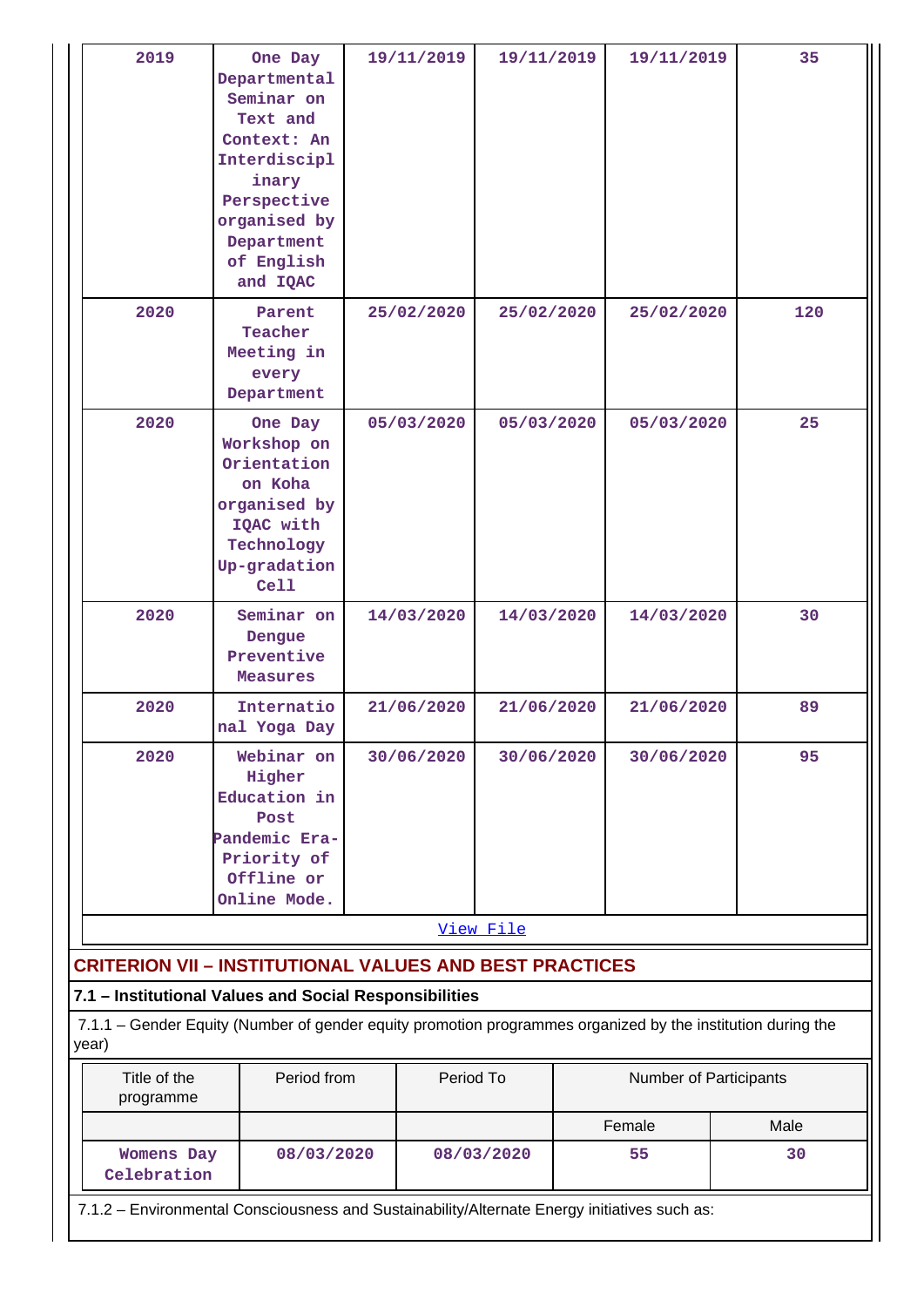Percentage of power requirement of the University met by the renewable energy sources

**Environment consciousness and sustainability is one of the main agendas of the college. The college has green campus that sustains enormous biodiversity. The college is determined to the optimization of its available material and human resources to promote conservation of natural energy and resources. The institution has changed all the traditional lights and installed LED bulb for less power consumption. All the electrical switches of the lights and fans are kept off whether they are not in use for saving power. The college has taken initiative to segregate the degradable and non degradable waste product into different dustbins.The college uses leaf litter to make compost that are used in the college greenery. The college optimizes its water usage and practices water management through waste water recycling. Installation of sanitary vending machine and incinerators is one of the best initiatives for the girls students of the college.**

# 7.1.3 – Differently abled (Divyangjan) friendliness Item facilities The Mumber of beneficiaries Note 2016. Number of beneficiaries **Physical facilities and in the Yes 1** and 1  **Ramp/Rails Yes 1 Rest Rooms Yes 1**

### 7.1.4 – Inclusion and Situatedness

| Year | Number of<br>initiatives to<br>address<br>locational<br>advantages<br>and disadva<br>ntages | Number of<br>initiatives<br>taken to<br>engage with<br>and<br>contribute to<br>local<br>community | Date | Duration | Name of<br>initiative | <b>Issues</b><br>addressed | Number of<br>participating<br>students<br>and staff |
|------|---------------------------------------------------------------------------------------------|---------------------------------------------------------------------------------------------------|------|----------|-----------------------|----------------------------|-----------------------------------------------------|
| Nill | Nill                                                                                        | Nill                                                                                              | Nill | 00       | Nill                  | Nill                       | Nill                                                |

#### **No file uploaded.**

7.1.5 – Human Values and Professional Ethics Code of conduct (handbooks) for various stakeholders

| Title                     | Date of publication | Follow up(max 100 words)  |
|---------------------------|---------------------|---------------------------|
| Code of conducts for      | Nill                | Code of Conduct for       |
| Teachers and Students are |                     | Teachers All the teachers |
| available in Website      |                     | are expected know and     |
|                           |                     | follow the outline code   |
|                           |                     | of conduct for their      |
|                           |                     | profession. A.            |
|                           |                     | Professional              |
|                           |                     | accountability : o A      |
|                           |                     | teacher should dedicate   |
|                           |                     | himself in sincerely      |
|                           |                     | implementing Government-  |
|                           |                     | policies affecting        |
|                           |                     | education. o A Teacher    |
|                           |                     | should not engage in any  |
|                           |                     | activities which brings   |
|                           |                     | the profession to         |
|                           |                     | disrepute. o He/ She      |
|                           |                     | should devote few working |
|                           |                     | hour to the vocation and  |
|                           |                     |                           |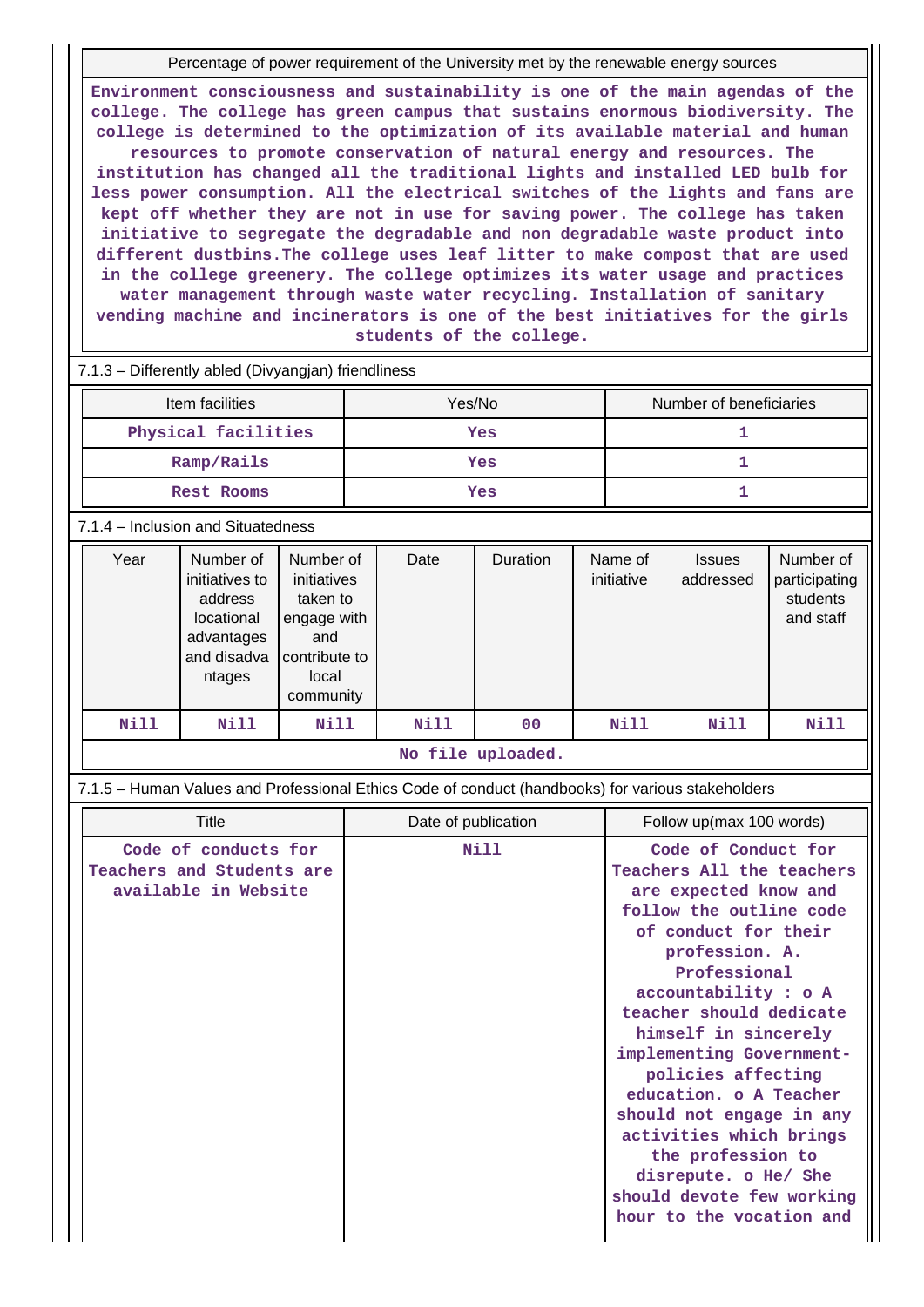**if needed should be prepared to work for the betterment of the institution. B. Commitment to Colleagues : o All colleagues are to be treated as professionally equal, regardless of their status. o A teacher should respect the functional superiority of those set in authority over you. C. Commitment to students : o in fulfilling one's obligation to students: o A teacher should be sincere, dedicated and academically focused. o Encourage students to think critically and maintain the institutional discipline. o A teacher should adopt a humane approach in dealing with students who are physically challenged. o Inculcate a feeling of pride among students for their institution. D. Commitment to community: o The teaching vocation occupies position of public trust- o A teacher should set an example for the community with his intellectual deliberations and maintenance of highest ethical principal. o He/ She should have an impartial view on any issue that concerns the interest of the community as a whole. o He should honor diversity of various sorts and work with dedication to spread the message of tolerance and harmony. ------------ ------------------------- -------------------- Code of Conduct for Student o Every student has to strictly follow the code of conduct framed by the**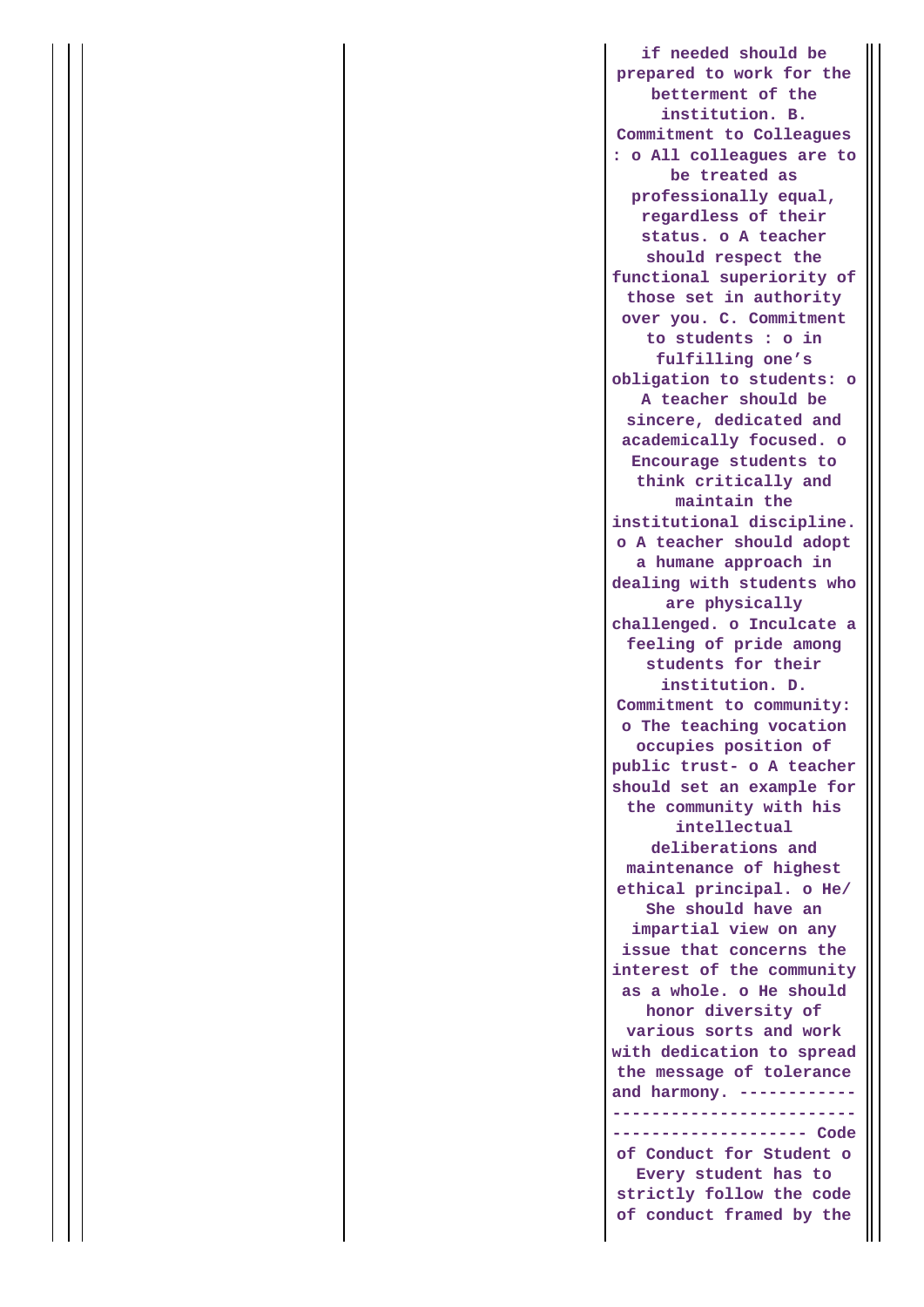**college authority: o Ragging and eve-teasing are forbidden by the law. The Hon'ble Supreme Court has ruled out that ragging is a criminal offence. o Without wearing the college uniform, none of the student is allowed to enter in the college premises. o Destroying the College Property, furniture, buildings, labs, defacing wall are serious offences. o Students are forbidden to sit on the steps. o The corridors of building, library block, verandah in front of the classrooms are not meant for assembling and chatting. Please treat them as silent zone. o Indiscipline should not be indulged by unruly behaviour. o No student is allowed to loiter outside the classroom or anywhere in the college premises during class hours. (In case any teacher is absent, the students are advised to spend the time in the library or in the common room). o Violence, grouping, class clashes etc., should not be encouraged by the students. o Outsiders are strictly prohibited inside the college premises during college hours. However, In case of urgent business, prior permission of the Principal must be taken. o Smoking, taking drugs, alcoholic drinks, carrying of lethal weapons and bursting crackers are not allowed inside the college premises. o Identity Card should be carried by the students always. o**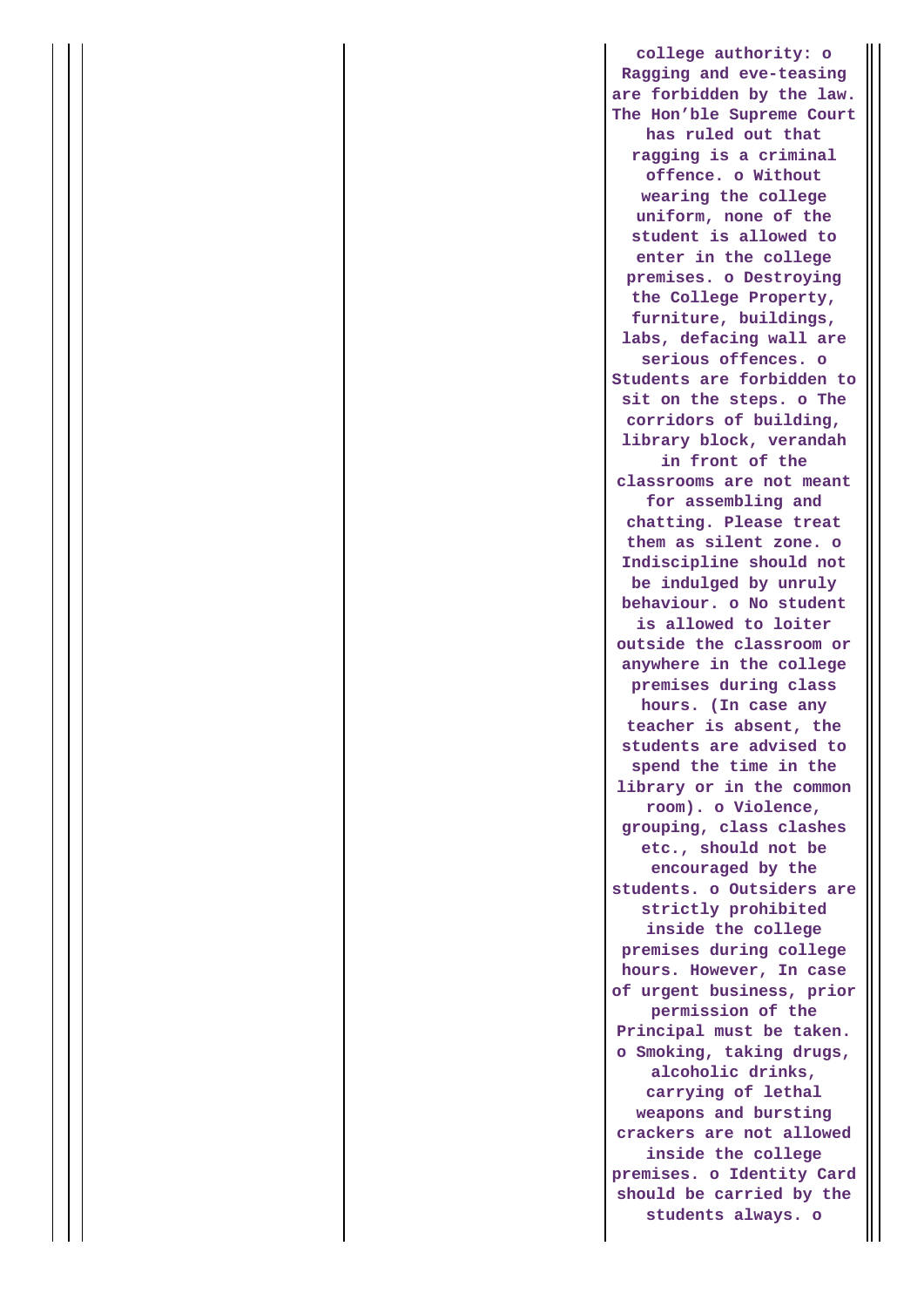|                                                                           |               |                          |                    | Students must maintain    |  |  |
|---------------------------------------------------------------------------|---------------|--------------------------|--------------------|---------------------------|--|--|
|                                                                           |               |                          | decent and cordial |                           |  |  |
|                                                                           |               |                          |                    | relationship with the     |  |  |
|                                                                           |               | faculty and staff and    |                    |                           |  |  |
|                                                                           |               | amongst themselves. o Do |                    |                           |  |  |
|                                                                           |               |                          |                    | not stick any poster or   |  |  |
|                                                                           |               |                          |                    | scribble anything on the  |  |  |
|                                                                           |               |                          |                    | walls of the college      |  |  |
|                                                                           |               |                          |                    | building. o Do not adopt  |  |  |
|                                                                           |               |                          |                    | malpractices in the       |  |  |
|                                                                           |               |                          |                    | examination hall. o       |  |  |
|                                                                           |               |                          |                    | Maintain the sanctity of  |  |  |
|                                                                           |               |                          |                    | a co-educational college. |  |  |
|                                                                           |               |                          |                    | Please Note : Students    |  |  |
|                                                                           |               |                          |                    | flouting the above rules  |  |  |
|                                                                           |               |                          |                    | will be suspended         |  |  |
|                                                                           |               |                          |                    | immediately and if found  |  |  |
|                                                                           |               |                          |                    | guilty, after due         |  |  |
|                                                                           |               |                          |                    | inquiry, will be          |  |  |
|                                                                           |               |                          |                    | dismissed from the        |  |  |
|                                                                           |               |                          |                    | college. The college,     |  |  |
|                                                                           |               |                          |                    | though not responsible    |  |  |
|                                                                           |               |                          |                    | for the conduct of the    |  |  |
|                                                                           |               |                          |                    | students outside the      |  |  |
|                                                                           |               |                          |                    | college premises will     |  |  |
|                                                                           |               |                          |                    | take cognizance of any    |  |  |
|                                                                           |               |                          |                    | serious misconduct.       |  |  |
| 7.1.6 - Activities conducted for promotion of universal Values and Ethics |               |                          |                    |                           |  |  |
| <b>Activity</b>                                                           | Duration From | Duration To              |                    | Number of participante    |  |  |

| From<br>Duration<br>Duration<br>Activity<br>l C | Number of participants |
|-------------------------------------------------|------------------------|

| N.A. |  |  |  |
|------|--|--|--|
|      |  |  |  |

7.1.7 – Initiatives taken by the institution to make the campus eco-friendly (at least five)

 **a) Students, staff using Bicycles and Public Transport b) Pedestrian friendly roads c) Plastic-free campus d) Green landscaping with trees and plants e) restricted entry of automobiles**

## **7.2 – Best Practices**

 $\mathbf{1}$ 

7.2.1 – Describe at least two institutional best practices

 **Practice-I: Weather Station A Weather Station is a place where facts about the weather are recorded and studied. In this Mahavidyalaya we have a small weather station. This station has the following instruments: 1. Thermometer: for measuring air and sea surface temperature. 2. Barometer: for measuring atmospheric pressure. 3. Hygrometer: for measuring humidity. 4. Anemometer: for measuring wind speed. 5. Rain gauge: for measuring liquid precipitation over a set period of time. Advantages of having a weather station: There are many people who get benefited from the weather station. This weather station actually accessible to any person and help them to handle possible applications related to the weather station actually does get increases. Weather station also benefits an amateur meteorologist so that the person can effectively able to keep an eye about the data. Weather station also enables people to get realtime information. This will help us to get protected from adverse weather. Practice-II: Herbal Plantation Every herbal plant has its own specific use for the production of specific drugs from specific herb. India has often been referred to as the Medical Garden of the World as people of our country have**